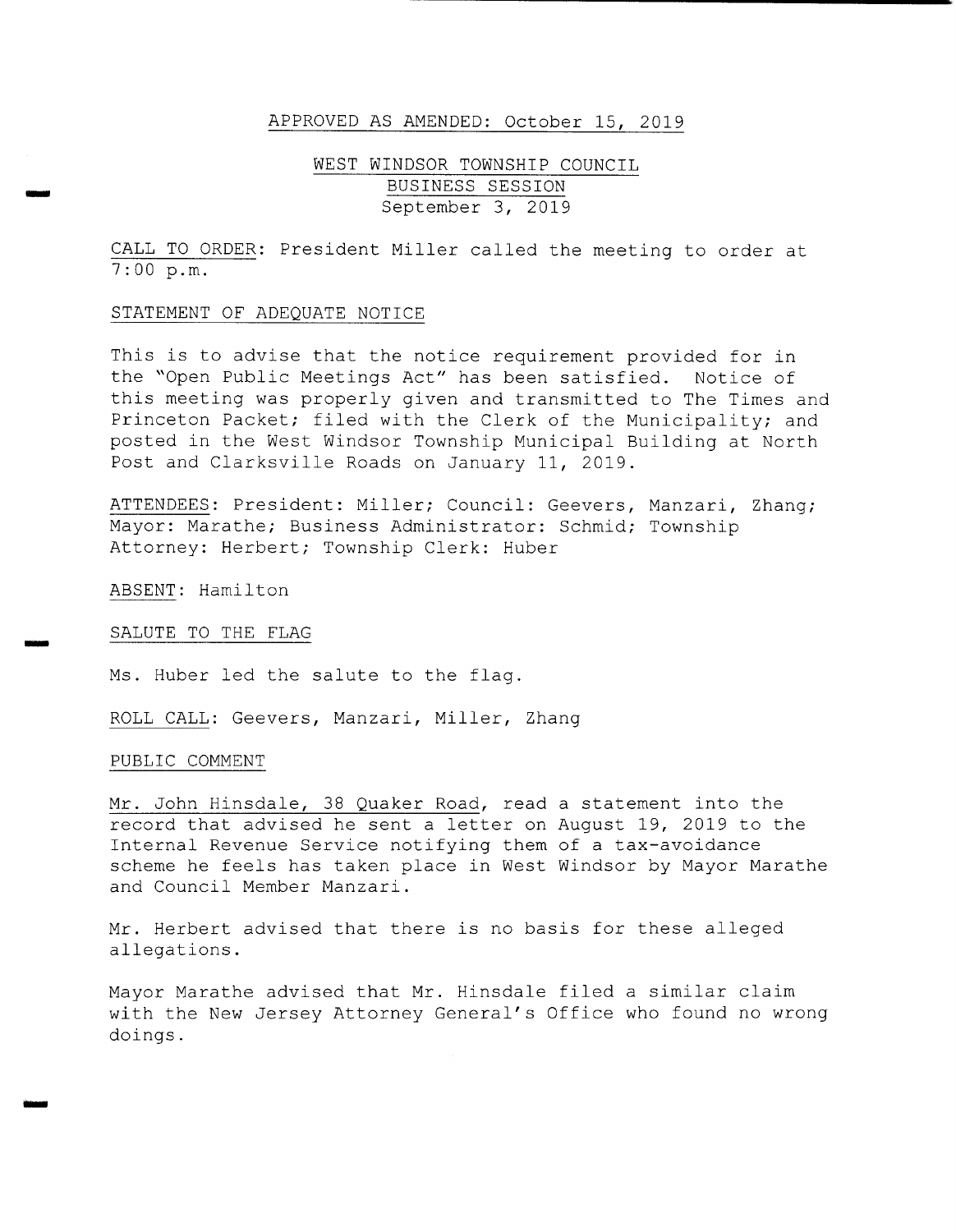Page 2 Business Session September 3, 2019

goo

Ms. Adwika Hohan, Ms. Ektha Bhardwaj, and Ms. Shreya Dandu, all Girl Scouts working on their Silver Award Project advised that they have created <sup>a</sup> recycling video explaining what can and cannot be recycled.

Ms. Amy Woodward, 262 Varsity Road, voiced her concerns about<br>the proposed "redevelopment area" in her neighborhood. She the proposed "redevelopment area" in her neighborhood. requested that Varsity Road be made into a cul-de-sac.

Mr. Jerome Keeler, <sup>252</sup> Varsity Road, noted his concerns about the impact to property values and agreed with his neighbor on the need for a cul-de-sac.

Mr. Finn O' Brien, <sup>241</sup> Varsity Road, reviewed his concerns about the traffic impacts currently in this area and what additional impacts this redevelopment would have .

Mr. Guy Pierson, <sup>241</sup> Fisher Place, noted his concern about the recent break-ins in the Penns Neck area, and the impacts of the closure of Alexander Road on the Penns Neck area, especially Fisher Place. He encouraged the Mayor and Council to have the Millstone Bypass built and noted he has heard that the County of Mercer is looking to redesign the Route <sup>64</sup> Bridge .

Mr. Curtis Hoberman, <sup>175</sup> Washington Road, also expressed his concerns about how the closure of Alexander Road is going to effect the Penns Neck area .

Ms. Kathy Brennan, 1 Courtney Drive, noted her concerns that residents in the proposed redevelopment area were not provided enough information on the proposed redevelopment .

Mr. Herbert advised that this is only the first step and that residents will have many opportunities to express their concerns as the project moves forward.

Mr. Gene O' Brien, Planning Board Chair, advised that the material presented to the Planning Board showed ten (10) lots . He advised that the Planning Board will work with the neighbors to ensure proper buffering is included.

President Miller noted her concerns as well with the buffering of this area from the proposed redevelopment.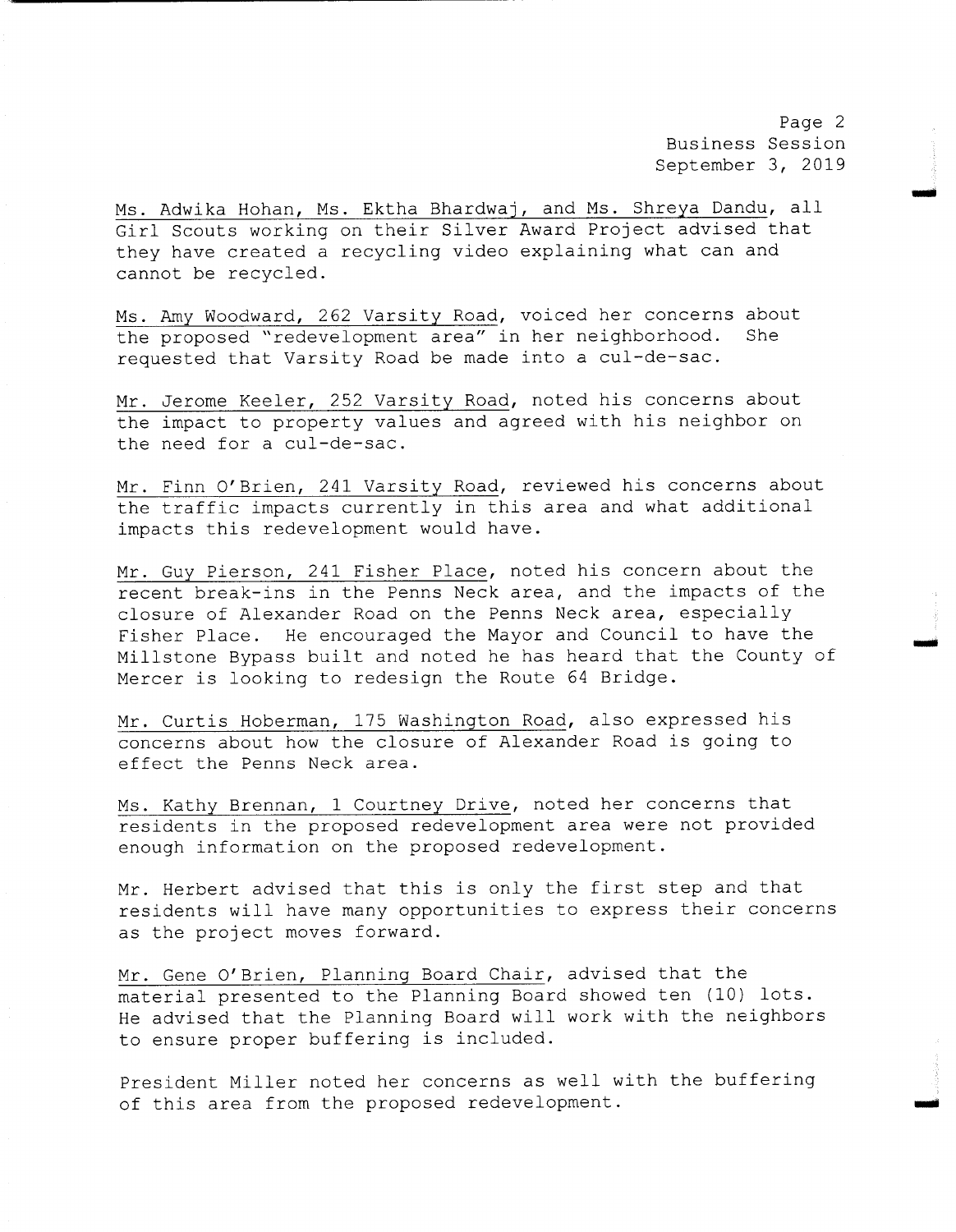Page 3 Business Session September 3, 2019

Ms. Geevers advised that residents will have many opportunities to voice their concerns about this project to the Planning Board and Township Council as the process moves forward.

Mayor Marathe advised that the residents' concerns are valid and that the Township will continue to work with the residents to address their concerns. He noted that the Resolution before Council this evening gives the Planning Board permission to move forward with designating this as an " area in need of redevelopment" .

President Miller advised that the Planning Board will review the project and that the Council will still need to approve any zoning changes required.

Mayor Marathe noted that robberies are <sup>a</sup> rare occurrence in West Windsor and that Township Officials are working with the State and County on the impacts of the Alexander Road closure and bridge replacements . He noted that <sup>a</sup> preliminary meeting has been scheduled for the Route <sup>64</sup> Bridge and that public session will occur.

#### ADMINISTRATION COMMENTS

SIM

ring

Ms. Schmid made the following announcements:

- Public Works is in Zone #1 for brush pickup. She reminded residents not to place additional brush out once theirs has been picked up until their next designated time .
- 9/ <sup>11</sup> Ceremony will be held on September llth, 2019 at the Ron Rodgers Arboretum at 7 : 00 p. m.

Mayor Marathe reminded residents that school opens tomorrow and to use caution around schools .

#### COUNCIL MEMBER COMMENTS

Ms . Manzari reminded everyone that the West Windsor Parking Authority Food Truck event is scheduled for Sunday, September 15, 2019.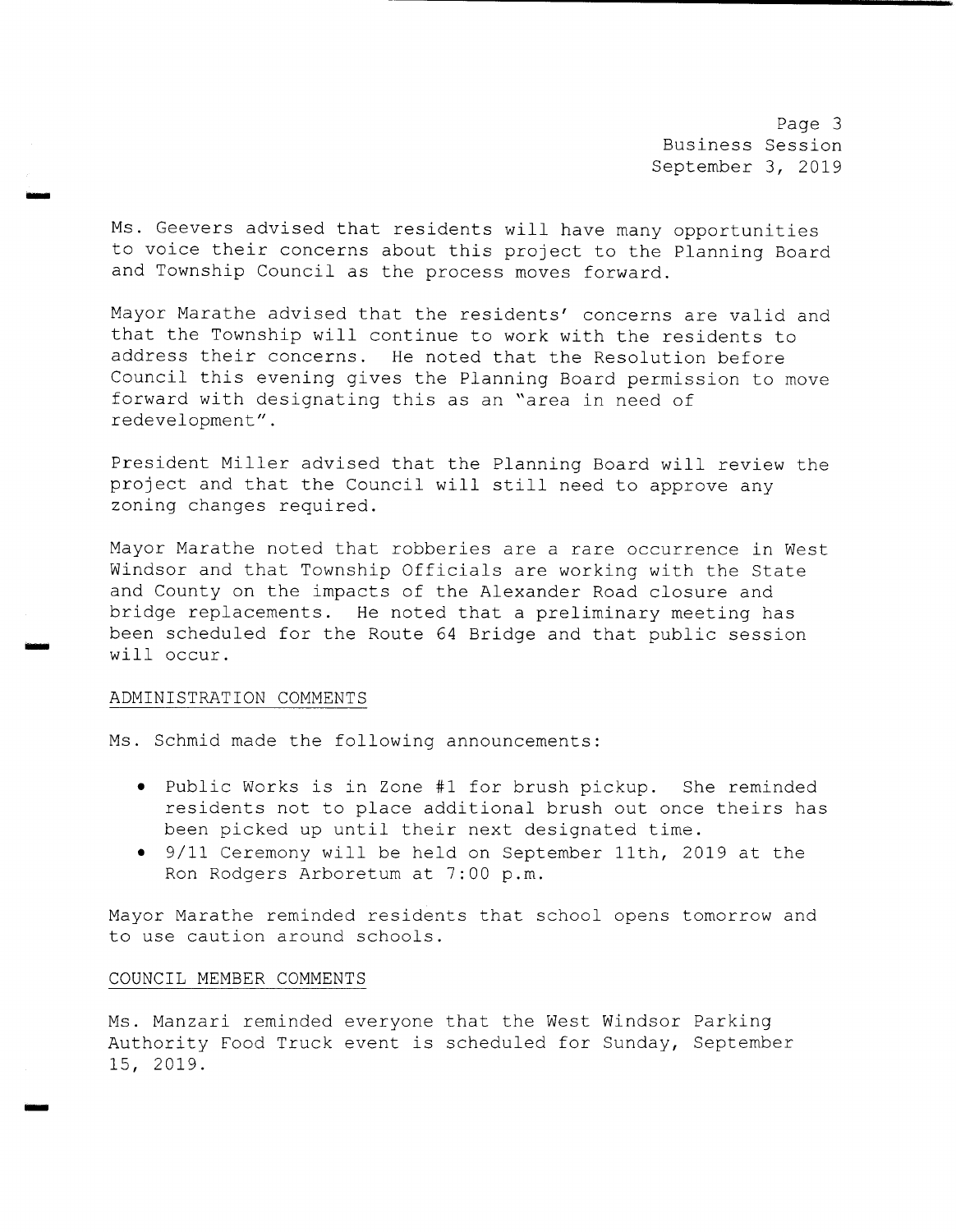Page <sup>4</sup> Business Session September 3, 2019

use

mow

Ms. Geevers advised that she continues to receive complaints from residents about neighbors not obeying the rules for brush pickup and noted that summons will be issued for non-compliance. She wished everyone <sup>a</sup> great school year and reminded everyone to use caution especially around schools when driving.

Mr. Zhang suggested residents go to the Township web-site to educate themselves on brush and leaf pick-up schedules and regulations .

#### CHAIR/ CLERK COMMENTS

President Miller noted that pickup schedules for brush and leaf pickup are on the web-site and encouraged everyone to follow the rules .

#### PUBLIC HEARINGS

2019-25 AN ORDINANCE TO ESTABLISH A SALARY AND WAGE PLAN FOR THE TOWNSHIP OF WEST WINDSOR AND PROVIDE FOR THE ADMINISTRATION THEREOF - Supervisory

President Miller opened the Public Hearing.

Motion to close public hearing: Manzari Second: Zhang RCV: aye Geevers Hamilton - absent aye Manzari aye Zhang aye Miller Motion to adopt: Geevers Second: Manzari RCV: aye Geevers Hamilton - absent aye Manzari aye Zhang aye Miller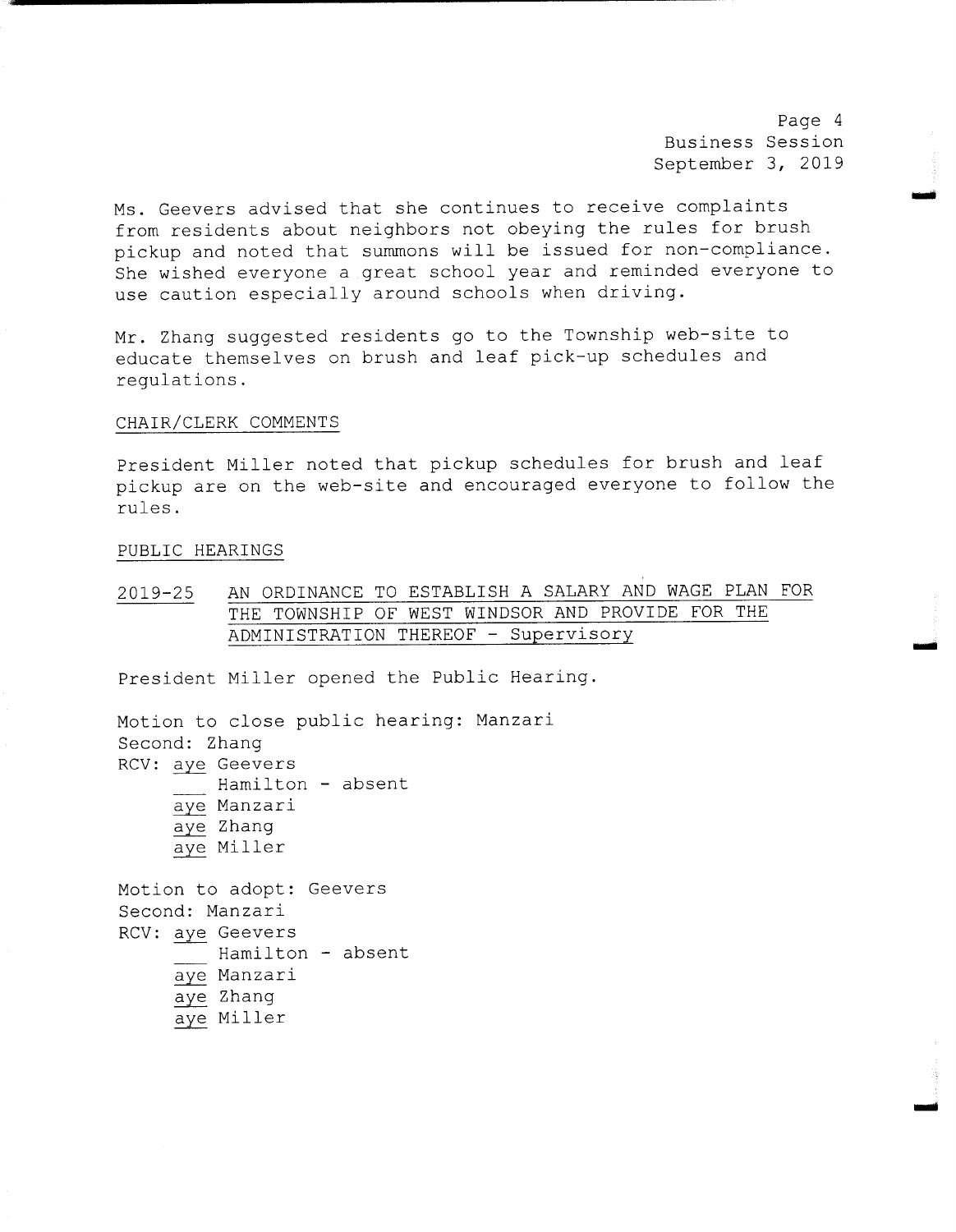Page 5 Business Session September 3, 2019

#### CONSENT AGENDA

#### RESOLUTIONS

ormii

we

- 2019- R180 Authorizing the Appointment of Siddharth Satish as <sup>a</sup> Student Member of the Human Relations Council  $-$  term to expire December 31, 2020
- 2019- R181 Authorizing the Refund of Permit Fees for Yisong Yang <sup>4</sup> Popular Court

#### MINUTES

Closed Session - July 29, 2019 Business Session - July 29, 2019

#### BILLS & CLAIMS

Motion to approve consent agenda: Geevers Second: Manzari RCV: aye Geevers Hamilton - absent aye Manzari aye Zhang aye Miller

### RECOMMENDATIONS FROM ADMINISTRATION AND COUNCIL/CLERK

- 2019- R182 Granting the Release of the Cash Performance Bond for Street Opening Permit 2018-18 to Hults Plumbing, LLC -198 Mather Avenue
- 2019- R183 Authorizing the Business Administrator to purchase from CDW- Government through the New Jersey Cooperative Purchasing Program Computer Supplies for the Police Division -\$5, 000 . 00
- 2019-R184 Authorizing the Business Administrator to purchase through the Middlesex Regional Education Services Commission Co-op One Conventional Chassis from Campbell Freightliner, LLC - \$123,575.78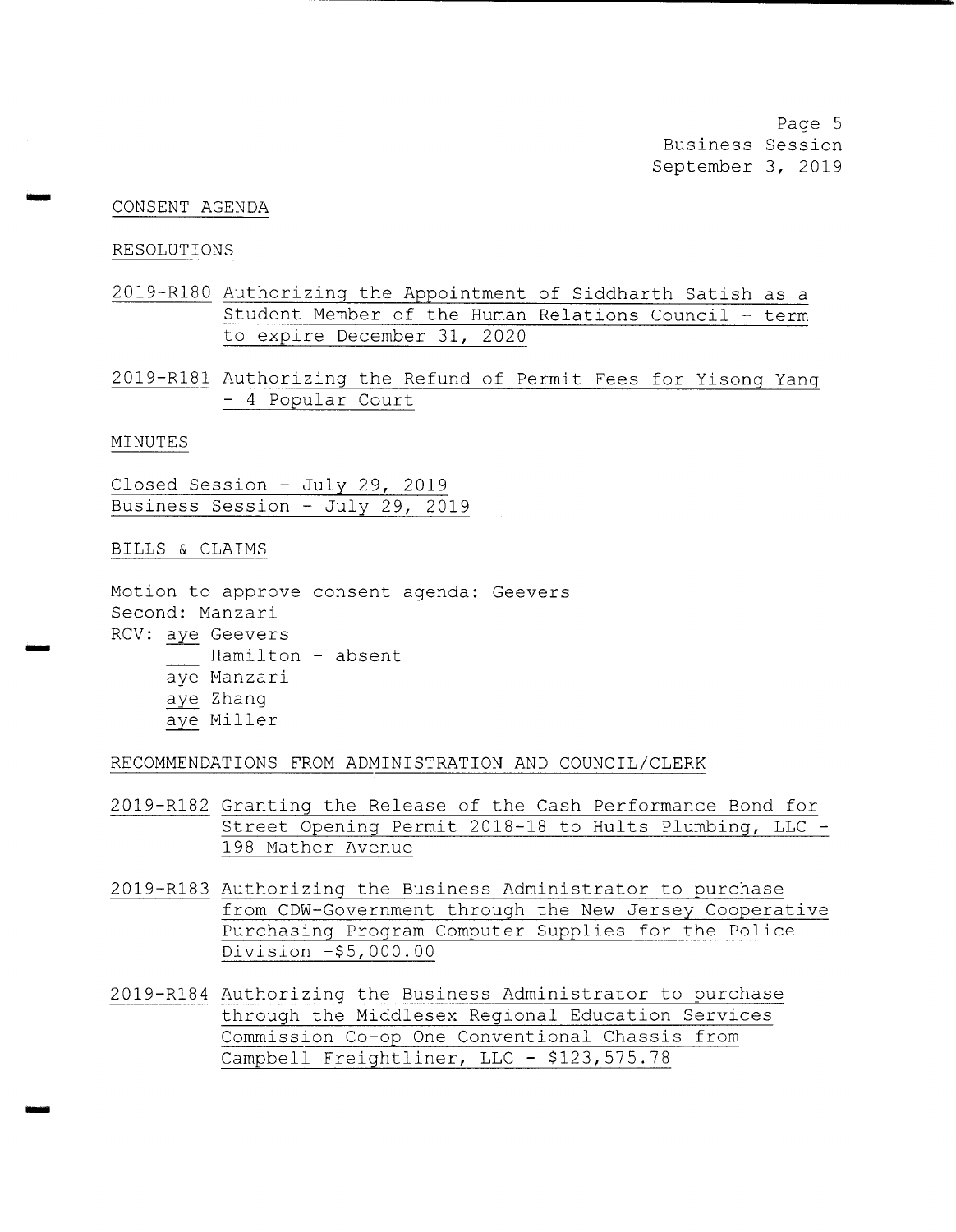Page 6 Business Session September 3, 2019

r

ai

- 2019-R185 Authorizing the Business Administrator to purchase through the Middlesex Regional Education Services Commission Co-op One New Cobra Magnum Rear Loader from Environmental Equipment - \$71,825.00
- 2019- R186 Authorizing the Business Administrator to purchase through the Middlesex Regional Education Services Commission Co-op One Timmerman Aerial Lift Body from Timmerman Equipment - \$ 158, 635 . 25
- 2019-R187 Authorizing the Business Administrator to purchase through the Middlesex Regional Education Services Commission Co-op One Conventional Chassis from Campbell Freightliner, LLC - \$84,344.19
- 2019- R188 Authorizing the Mayor and Clerk to Execute <sup>a</sup> Developer's Agreement with Woodstone at West Windsor,  $LLC$  ( $PB-17-08$ )
- 2019-R189 Authorizing the Mayor and Clerk to Execute an Amendment to the Easement for the Storm Drain for the Development Known as Woodstone at West Windsor, LLC  $(PB17 - 08)$
- 2019-R191 Designating Block 38, Lots 1, 2, 3, 25 and 45 and Block  $39$ , Lots  $4$ ,  $5$ ,  $7$ ,  $16$  and  $27$  as an Area in Need of Redevelopment and Directing the West Windsor Planning Board to Prepare <sup>a</sup> Redevelopment Plan for the Redevelopment Area and submit same to the Township Council

Motion to approve Resolutions 2019-R182 through 2019-R189 and Resolution 2019-R191: Geevers Second: Manzari RCV: aye Geevers Hamilton - absent aye Manzari aye Zhang aye Miller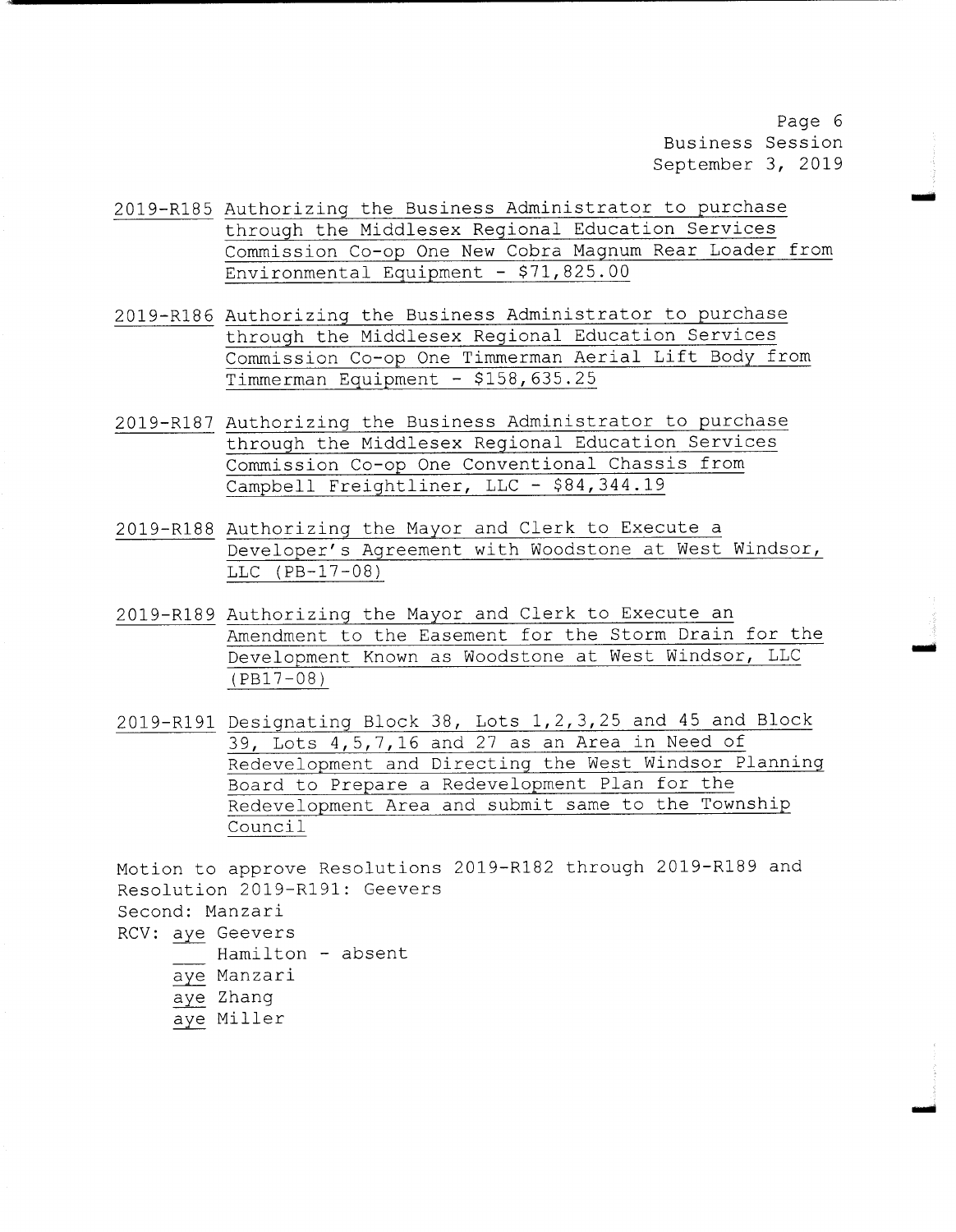Page <sup>7</sup> Business Session September 3, 2019

2019- R190 Authorizing the Mayor and Clerk to Execute an Agreement with the Communication Workers of America Local <sup>1032</sup> from January 1, <sup>2019</sup> through December 31, 2022

Motion to approve: Geevers Second: Manzari RCV: aye Geevers Hamilton - absent aye Manzari aye Zhang aye Miller

nom

m...

INTRODUCTION OF ORDINANCES

2019- 26 AN ORDINANCE TO ESTABLISH A SALARY AND WAGE PLAN FOR THE TOWNSHIP OF WEST WINDSOR AND PROVIDE FOR THE ADMINISTRATION THEREOF

Motion to Introduce: Geevers Second: Manzari RCV: aye Geevers Hamilton - absent aye Manzari aye Zhang aye Miller

PUBLIC HEARING: September 16, 2019

ADDITIONAL PUBLIC COMMENT

Mr. Guy Pierson, <sup>241</sup> Fisher Place, again encouraged the Mayor and Council to request funding for the Millstone Bypass .

COUNCIL REPORTS/ DISCUSSION TOPICS/ NEW BUSINESS

Ms . Manzari reminded everyone that school is open and noted that the Police will be ticketing aggressive drivers .

Mr. Zhang advised that the Environmental Commission is working on <sup>a</sup> single use plastic bag ban.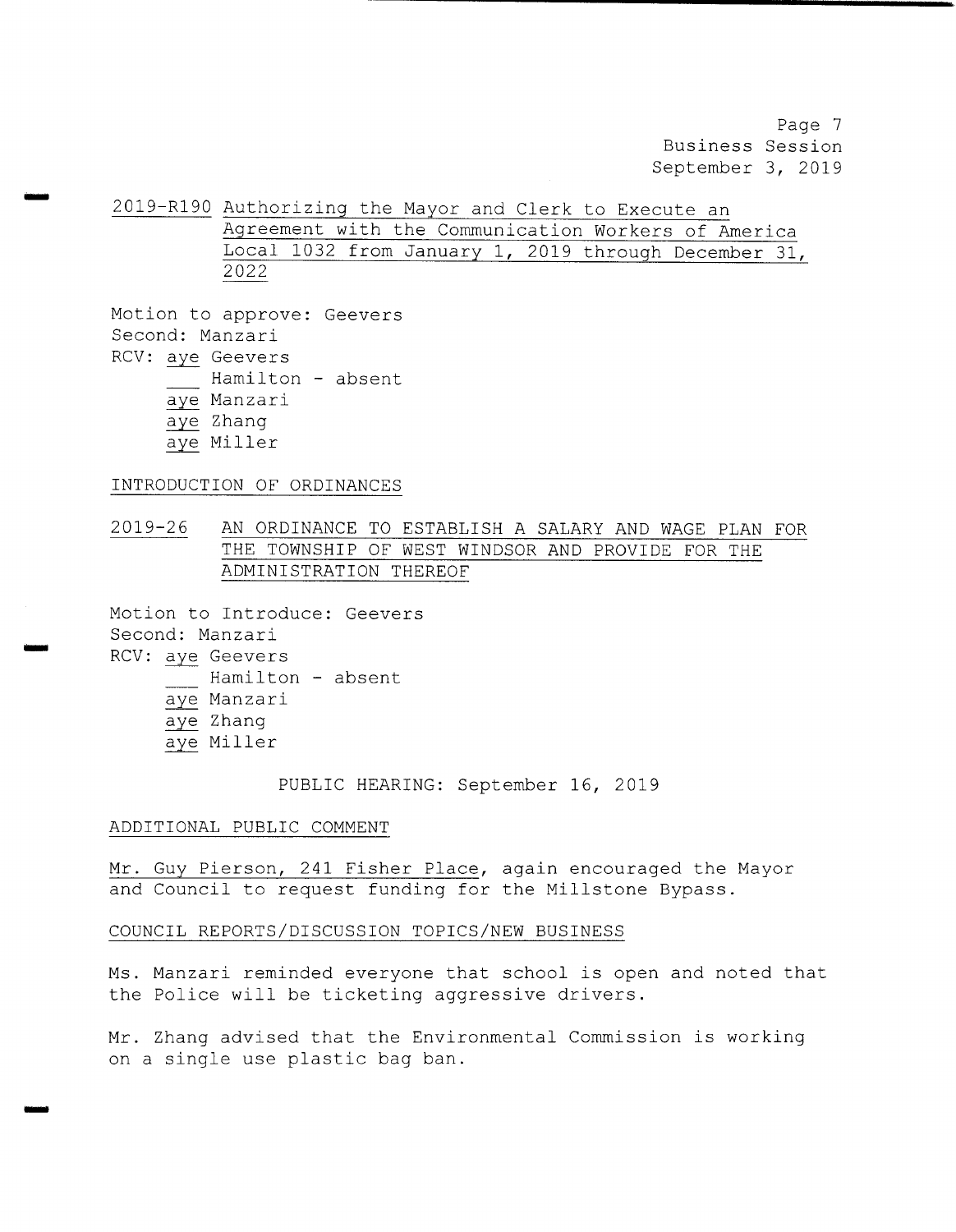Page <sup>8</sup> Business Session September 3, 2019

mei

Imo

Ms. Geevers noted at the August 21st, 2019, Planning Board meeting they continued their review of "use proposals" for inclusion into the new Land Use Element. She noted that the next Zoning Board of Adjustment meeting for the " Celebrations" application is October 3, 2019 .

#### ADMINISTRATION UPDATES

Ms. Schmid announced that once a week garbage pick-up starts on Monday, September 9th.

ADJOURNMENT

9

Motion to adjourn: Manzari Second: Zhang VV: All approved

The meeting was adjourned at 8:02 p.m.

 $\mathbb{C}$ uy M.M

Gay M. Huber<br>Township Clerk Council Presi West Windsor Township

 $j$ , If the

Council President<br>West Windsor Township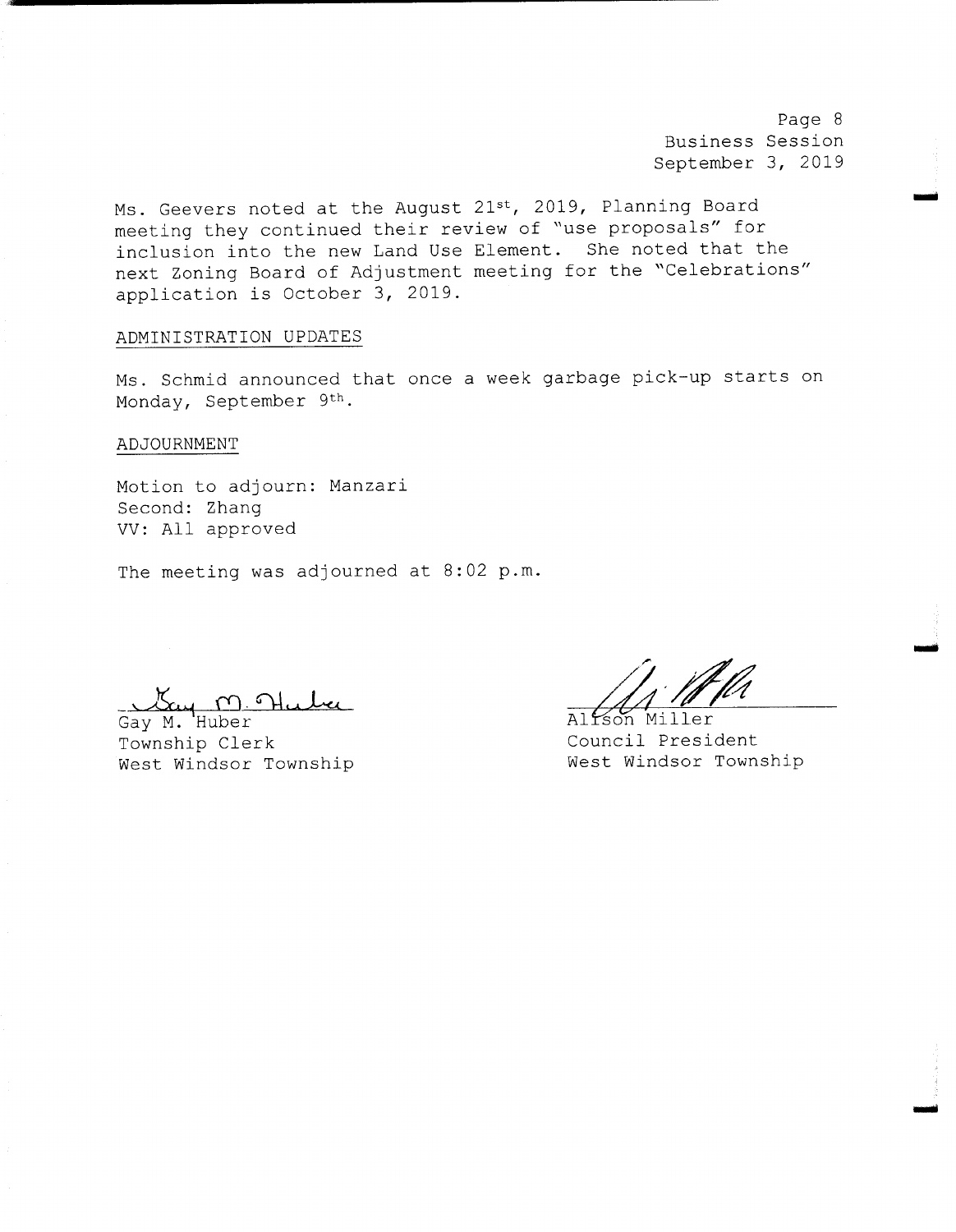NINON

NUM

## List of Bills - (100001) CASH - PNC - CURRENT DISBURSEMENTS CURRENT FUND

Meeting Date: 09/03/2019 For bills from 08/19/2019 to 09/02/2019

| Check# Vendor                                            | Description                                                                                                                         |                                              |                                  | Account PO Payment Check Total         |          |
|----------------------------------------------------------|-------------------------------------------------------------------------------------------------------------------------------------|----------------------------------------------|----------------------------------|----------------------------------------|----------|
| 72001 483 - ABSOLUTE FIRE PROTECTION                     | 10514278 EMERGENCY SERVICES - VEHICLE REPAIR                                                                                        | PO 52341 2019 BLANKET - VEHICLE REPAIRS      |                                  | $1,721.85$<br>$1,721.85$<br>$1,721.85$ |          |
| $72002$ $845$ - ACC BUSINESS                             | PO 52099 2019 BLANKET - LONG DISTANCE TELEPH<br>10556270 UTILITY EXPENSES - TELEPHONE                                               |                                              | 251.88                           | 251.88<br>251.88                       |          |
|                                                          | 72003 4033 - ACE OUTDOOR POWER 2 PO 52127 2019 BLANKET - MISC EQUIPMENT & REP<br>10540354 PUBLIC WORKS - TECH/SPECIAL SUPP.         |                                              | 10.25                            | 10.25                                  | 10.25    |
|                                                          | 72004 1685 - ADP, LLC COMPANY CODE: 10-N-1<br>$10508212$ DATA PROCESSING - O.E.                                                     |                                              | 942.11                           | $942.11$<br>942.11                     |          |
|                                                          | 72005 41 - AL'S SUNOCO<br>10518278 POLICE - VEHICLE REPAIR                                                                          | PO 52119 2019 BLANKET - VEHICLE MAINTENANCE  |                                  | 1,095.50<br>1,095.50 1,095.50          |          |
|                                                          | 10542226 SEWER SYSTEM - LICENSE/CERTIFICATIONS                                                                                      |                                              | 51.50                            | 51.50                                  | 51.50    |
| 72007 135 - ALEX DRUMMOND                                | 10540226 PUBLIC WORKS - LICENSE/CERTIFICATION                                                                                       | PO 53309 REIMBURSEMENT FOR TITLE & REGISTRAT | 60.00                            | 60.00                                  | 60.00    |
| $72008$ $1346 -$ ALJONS<br>10540231 PUBLIC WORKS - MEALS |                                                                                                                                     | PO 53271 DINNER MEALS FOR 7/22/19 & 7/23/19  | 142.10                           | 142.10<br>142.10                       |          |
|                                                          | 10540231 PUBLIC WORKS - MEALS                                                                                                       |                                              | 20.50                            | 20.50                                  | 20.50    |
| 10542251                                                 | 72010 3257 - AMERIGAS PROPANE LP . PO 52823 PROPANE FOR DUCK POND PUMP STATION<br>SEWER SYSTEM - SERVICE/MAINT CONTRACTS            |                                              | 1,178.67                         | 1, 178.67                              | 1,178.67 |
| 72011 2139 - ANTHONY ESPOSITO                            | PO 53307 REIMBURSEMENT FOR C-3 SEWER LICENSE<br>10542226 SEWER SYSTEM - LICENSE/CERTIFICATIONS                                      |                                              |                                  | 50.00<br>50.00                         | 50.00    |
| 72012 2163 - B & T TOOLS INC.<br>10540278<br>10542278    | $\sim 10^{10}$ km $^{-1}$<br>PUBLIC WORKS - VEHICLE REPAIR<br>SEWER SYSTEM - VEHICLE REPAIR<br>10544278 FACILITIES - VEHICLE REPAIR | PO 53117 VEHICLE SCANNER UPGRADES - QUOTE DA | 1,358.33<br>1,358.33<br>1,358.34 | 4,075.00                               | 4,075.00 |
|                                                          | 72013 2163 - B & T TOOLS INC.<br>10540278 PUBLIC WORKS - VEHICLE REPAIR                                                             | PO 53194 PURCHASE OF NEW VEHICLE SCANNER - P | 2,760.00                         | 2,760.00                               | 2,760.00 |
| 72014 1887 - BRIAN LEOUTSACOS                            | 10551280 GROUP INSURANCE - VISION CARE                                                                                              | REIMBURSE FOR EYE/EXAM AND/OR CORRE          | 450.00                           | 450.00<br>450.00                       |          |
|                                                          | 72015 4702 - BURGIS ASSOCIATES, INC. PO 52083 2019 BLANKET - LAND USE PLANNING C<br>10533210 LAND USE - CONSULTANT FEES             |                                              | 9,313.55                         | 9, 313.55                              | 9,313.55 |
| 10540266                                                 | 72016 5649 - CENTRAL JERSEY EQUIPMENT PO 53071 MAINTENANCE TO RD-7 PER QUOTE DATED<br>PUBLIC WORKS - TECH/SPEC EQUIP MAINT          |                                              | 399.03                           | 399.03                                 | 399.03   |
| $72017$ 2267 - CHSC, INC.                                |                                                                                                                                     | PO 52076 2019 BLANKET - NETWORK SUPPORT CUST |                                  | 2,100.00                               |          |

 $\sim 10^{11}$  m  $^{-1}$  m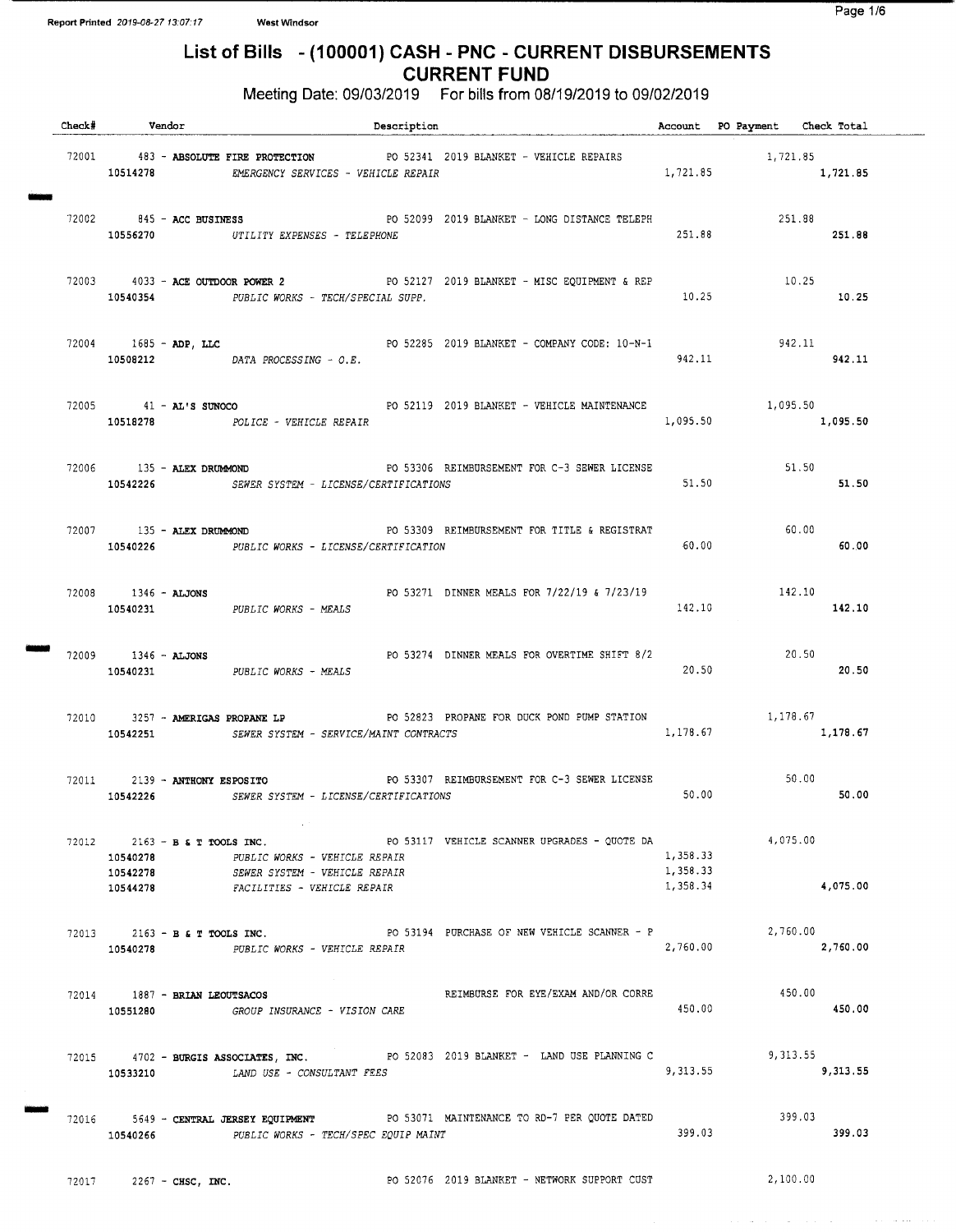## List of Bills - (100001) CASH - PNC - CURRENT DISBURSEMENTS CURRENT FUND

Meeting Date: 09/03/2019 For bills from 08/19/2019 to 09/02/2019

| Check# | Vendor                        | Description                                                                                                                                 |          | Account PO Payment Check Total |        |
|--------|-------------------------------|---------------------------------------------------------------------------------------------------------------------------------------------|----------|--------------------------------|--------|
|        |                               | 10518233 POLICE - OFFICE FURN/EQUIP MAINT                                                                                                   |          | 2,100.00 2,100.00              |        |
|        | 10518214 POLICE - DUES        | 72018 429 - CITIZENS' RANGE & RECREATION PO 53138 ANNUAL MEMBERSHIP DUES JUNE 1, 2019                                                       | 165.00   | 165.00<br>165.00               |        |
|        |                               | 72019 5760 - COMCAST COMPOSED PO 52189 2019 BLANKET - A/C#8499 05 245 0102<br>10556270 UTILITY EXPENSES - TELEPHONE                         | 204.90   | 204.90<br>204.90               |        |
|        |                               | 72020 5340 - CONSULTEX INC./THE PRINTER PLACE PO 53221 TALLY/DASCOM PRINTER RIBBONS 5PK -<br>10650332 COURT - OFFICE SUPPLIES               | 188.00   | 188.00<br>188.00               |        |
|        | 10557311 GASOLINE - TOOL FUEL | 72021 52 - CONTINENTAL FIRE & SAFETY PO 52353 2019 BLANKET - TOOL FUEL                                                                      | 783.00   | 783.00<br>783.00               |        |
|        |                               | 72022 1483 - DAN DOBROMILSKY PO 52029 2019 BLANKET - MILEAGE REIMBURSEMEN<br>10530273 ENGINEERING - TRAVEL EXPENSE                          | 225.00   | 225.00<br>225.00               |        |
|        | $10504274$ $ADM - TUITION$    | 72023 1941 - DANNY MOHR CONSERVED BY THE POSSESS REIMBURSEMENT OF REGISTRATION TO PR                                                        | 977.00   | 977.00<br>977,00               |        |
|        |                               | 72024 1573 - DAVID JELINSKI PO 52662 2019 BLANKET - QUARTERLY REIMBURSEM<br>10556270 UTILITY EXPENSES - TELEPHONE                           | 210.00   | 210.00<br>210.00               |        |
|        |                               | 72025 1820 - DONNA FUCETOLA PO 53291 REIMBURSEMENT FOR SENIOR CAFE SUPPL<br>10524231 SENIOR CITIZEN - MEALS                                 | 101.80   | 101.80                         | 101.80 |
|        |                               | 72026 4978 - DOUGLAS FRUEH<br>PO 52746 2019 BLANKET - QUARTERLY REIMBURSEM<br>10556270 UTILITY EXPENSES - TELEPHONE                         | 90.00    | 90.00<br>90.00                 |        |
|        |                               | 72027 3348 - EAST WINDSOR TOWNSHIP 20 90 51932 2019 BLANKET - PER RESOLUTION # 201<br>10620210 ANIMAL CONTROL (ILSA) - $0.E$ .              |          | 1,663.00 1,663.00              |        |
|        | 72028 5908 - EDMUND F. PARMA  | PO 53289 2019 BLANKET - YOGA/FITNESS CLASSES<br>10524210 SENIOR CITIZEN - CONSULTANT FEES                                                   | 135.00   | 135.00<br>135.00               |        |
|        |                               | 72029 5041 - FBINAA-NJ CHAPTER PO 53249 REGISTRATION- LT DANNY MOHR FOR 3RD<br>10518272 POLICE - TRAINING/EDUCATIONAL                       | 45.00    | 45.00<br>45.00                 |        |
|        | 10555240                      | 72030 370 - FEDERAL EXPRESS 2019 BLANKET - PAYMENTS ON ACCOUNT<br>CENTRAL POSTAGE - POSTAGE                                                 | 40.15    | 40.15<br>40.15                 |        |
|        |                               | 72031 1275 - FIRE AND SAFETY SERVICES PO 52359 2019 BLANKET FOR FIRE APPARATUS REP 1,280.89<br>10514278 EMERGENCY SERVICES - VEHICLE REPAIR | 1,280.89 | 1,280.89                       |        |
|        |                               | 72032 428 - FLEMINGTON DEPT. STORE PO 53044 2019 SHOE LIST<br>10538357 CONST OFFL - UNIFORMS                                                | 1,574.40 | 1,574.40<br>1,574.40           |        |
|        | 10540266                      | $72033$ 673 - FOLEY INCORPORATED $PQ$ 53236 PARTS FOR RD6 LOADER - QUOTE #00Q30<br>PUBLIC WORKS - TECH/SPEC EQUIP MAINT                     | 449.86   | 449.86<br>449.86               |        |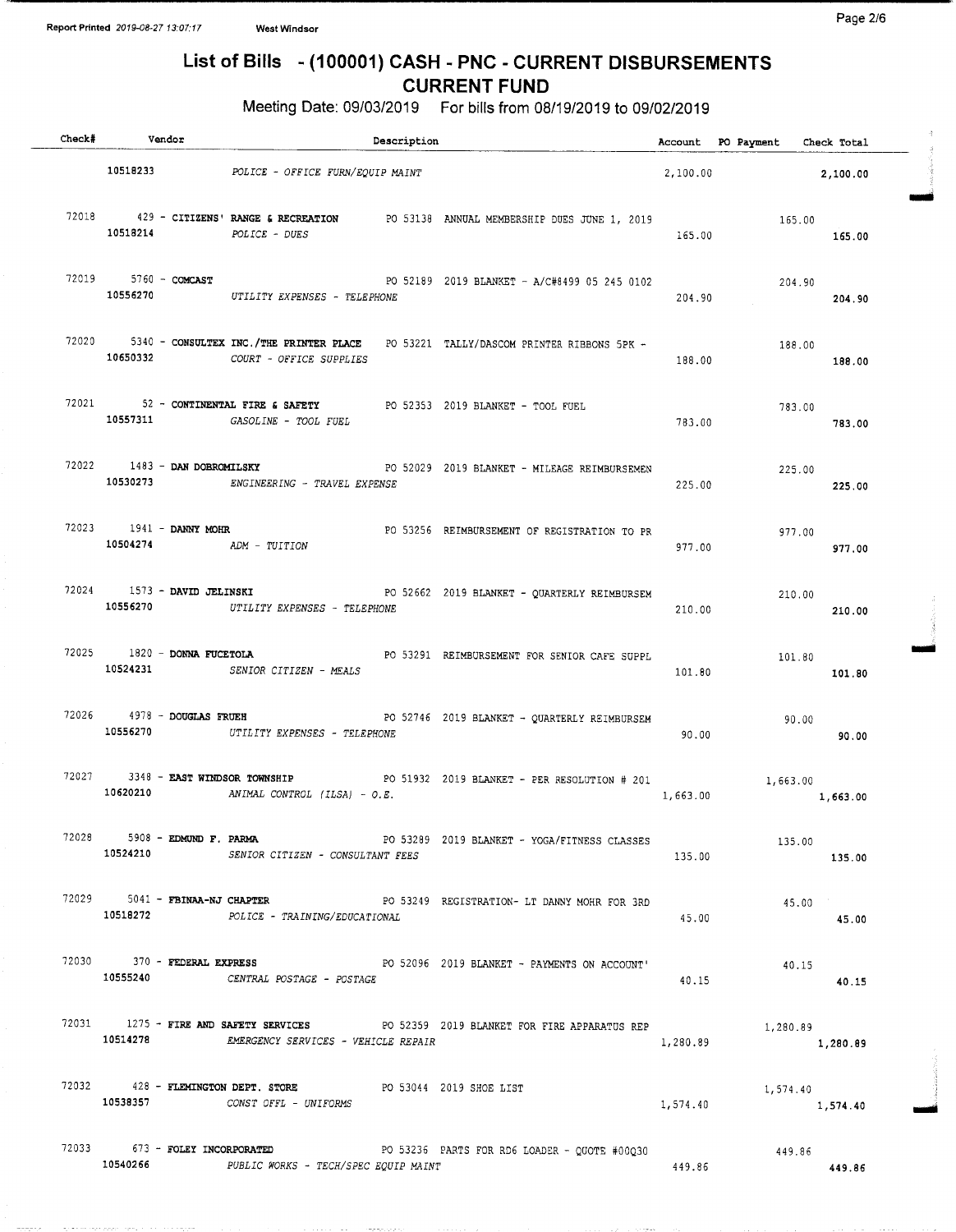## List of Bills - (100001) CASH - PNC - CURRENT DISBURSEMENTS CURRENT FUND

Meeting Date: 09/03/2019 For bills from 08/19/2019 to 09/02/2019

| $Check$ $#$ | Vendor                                 | Description                                                                                                                                               |            | Account PO Payment Check Total |          |
|-------------|----------------------------------------|-----------------------------------------------------------------------------------------------------------------------------------------------------------|------------|--------------------------------|----------|
|             |                                        | 72034 2774 - FRANCIS GUZIR<br>PO 53319 REIMBURSEMENT OF OFFICE SUPPLIES -                                                                                 |            | 14.19<br>14.19                 |          |
|             | 10540352                               | 72035 1924 - GARDEN STATE HIGHWAY PRODUCTS INC. PO 52102 2019 BLANKET - STREET SIGN NAMES<br>PUBLIC WORKS - SIGNS                                         | 134.50     | 134.50<br>134.50               |          |
|             |                                        | 72036 5596 - GEETANJALI JAIN<br>PO 53275 REIMBURSE FOR POSTERS FOR NATIONAL<br>10521248 BOARD OF HEALTH - PUBLIC HEALTH SERVICES                          | 102.52     | 102.52<br>102.52               |          |
|             |                                        | 72037 4907 - GENERAL HIGHWAY PRODUCTS, INC. PO 53272 REPAIR - RTC #AP22 TIME SWITCH SERI<br>10540277 PUBLIC WORKS - STREET LIGHTING/SIGNALS               | 196.00     | 196.00<br>196.00               |          |
|             | 10530210                               | 72038 5873 - GEOTREK ENVIRONMENTAL & SURVEYING, LLC PO 52706 BLANKET AS PER RESOLUTION 2019-R092<br>ENGINEERING - CONSULTANT FEES                         | 750.00     | 750.00                         | 750.00   |
|             | 72039 5661 - GRAINGER                  | PO 53254 ARMSRONG FISSURED CEILING TILE FOR<br>GROUNDS - BLDG REPAIR & MAINT 75.98<br>10553204 BLDG & GROUNDS - BLDG REPAIR & MAINT                       |            | 75.98                          | 75.98    |
|             |                                        | 72040 6033 - GREG GUTTADORA <b>DE PO SOULD PO SOULD</b> PO SOULD BEIMBURSEMENT FOR RENEWAL OF LEAD P<br>10521226 BOARD OF HEALTH - LICENSE/CERTIFICATIONS | 151.25     | 151.25<br>151.25               |          |
|             | 10553251                               | 72041 5085 - INDUSTRIAL DIESEL POWER, INC. PO 52561 ANNUAL EMERGENCY GENERATORS PREVENT<br>BLDG & GROUNDS - SERVICE/MAINT CONTRACTS                       | 575.00     | 575.00                         | 575.00   |
|             |                                        | 72042 5528 - INTEGRITY INTERPRETING, LLC PO 53252 SIGN LANGUAGE SERVICE ON 7/31/18 -<br>10650210 COURT - CONSULTANT FEES                                  | 236.12     | 236.12<br>236.12               |          |
|             |                                        | 72043 731 - JERSEY CENTRAL POWER & LIGHT PO 52022 2019 BLANKET - ELECTRIC/GAS & STREE<br>10556277 UTILITY EXPENSES - STREET LIGHTING                      | 3,706.89   | 3,706.89                       | 3,706.89 |
|             | 72044 3839 - JONATHAN BAIN<br>10556270 | PO 52749 2019 BLANKET - QUARTERLY REIMBURSEM<br>UTILITY EXPENSES - TELEPHONE                                                                              | 90.00      | 90.00                          | 90.00    |
|             |                                        | 72045 5049 - LAND'S END BUSINESS OUTFITTERS PO 53026 UNIFORM ITEMS - CUSTOMER #6546688 O<br>10521357 BOARD OF HEALTH - UNIFORMS                           | 392.67     | 392.67                         | 392.67   |
|             | 10518208                               | 72046 1146 - M & W COMMUNICATIONS PO 52187 2019 BLANKET - COMMUNICATIONS EOUIP 157.50<br>POLICE - COMMUNICATION EQUIP MAINT                               | 157.50     | 157.50                         |          |
|             |                                        | 72047 1146 - M & W COMMUNICATIONS PO 52368 2019 BLANKET - RADIOS REPAIRS<br>10514208 EMERGENCY SERVICES - COMMUNICATION EQUIP                             | 5, 115. 40 | 5, 115, 40<br>5,115.40         |          |
|             |                                        | 10650251    COURT - SERVICE/MAINT CONTRACTS                                                                                                               | 506.97     | 506.97<br>506.97               |          |
|             | 10536228                               | 72049 657 - MASON GRIFFIN & PIERSON PO 52091 2019 BLANKET - LITIGATION SERVICES<br><i>ZONING BOARD - LITIGATION</i>                                       | 531.25     | 531.25<br>531.25               |          |
|             | 72050 3422 - MCCANN ASSOCIATES         | PO 53156 TEST BOOKLETS, ASSESSMENT SERVICE F                                                                                                              |            | 4,255.47                       |          |

والمستفتون والمرادي

ووالمحام المالودودو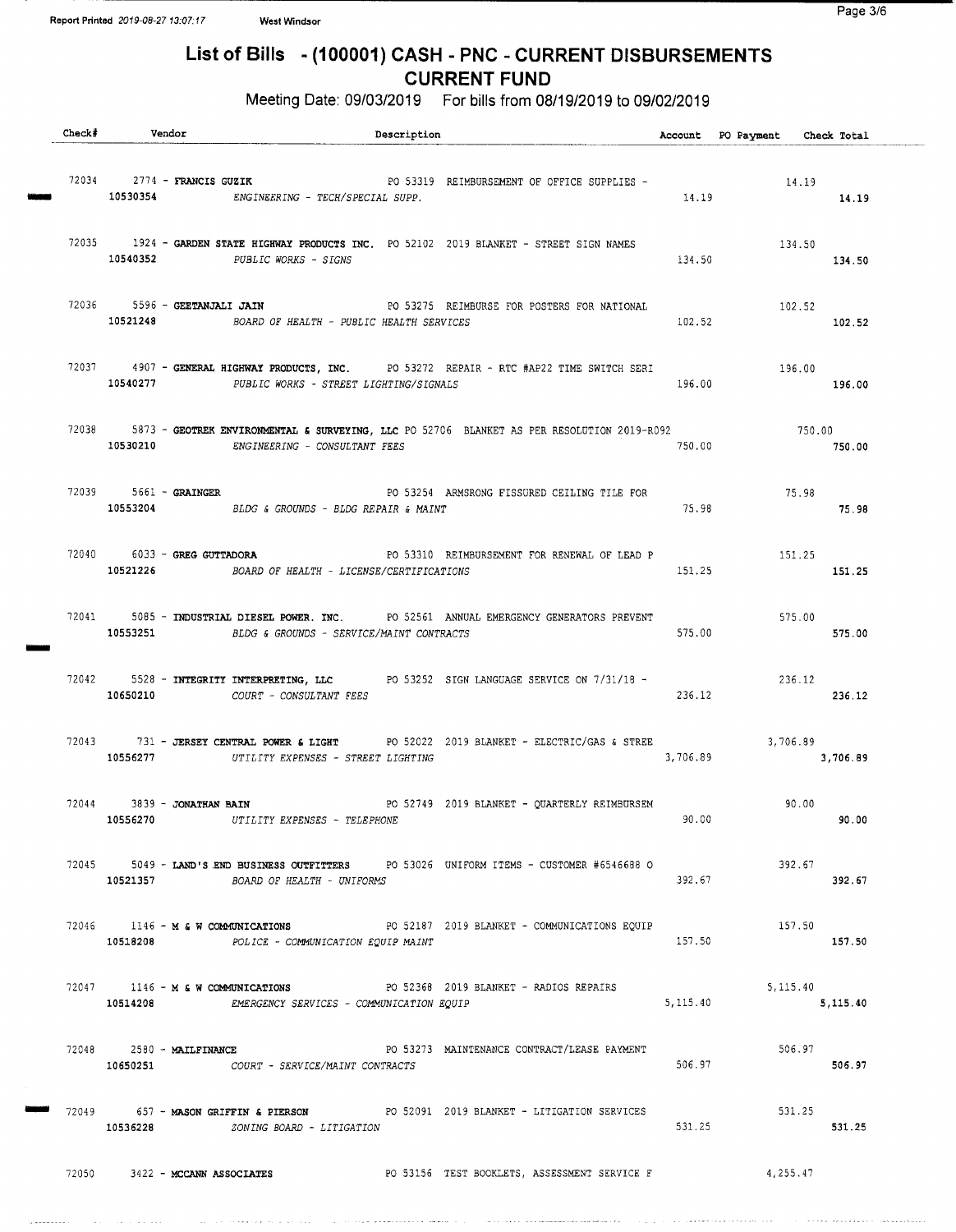#### Page 4/6

## List of Bills - (100001) CASH - PNC - CURRENT DISBURSEMENTS CURRENT FUND

Meeting Date: 09/03/2019 For bills from 08/19/2019 to 09/02/2019

| Check# Vendor                             | Description                                                                                                                          |          | Account PO Payment Check Total |          |  |
|-------------------------------------------|--------------------------------------------------------------------------------------------------------------------------------------|----------|--------------------------------|----------|--|
|                                           | 10518210 POLICE - CONSULTANT FEES                                                                                                    |          | $4,255.47$ $4,255.47$          |          |  |
| 10558220                                  | 72051 460 - MERCER CO. IMPROVEMENT AUTHORITY PO 51933 2019 BLANKET - AS PER RESOLUTION 20 27,302.83<br>REFUSE COLLECTION - RECYCLING |          | 27, 302.83 27, 302.83          |          |  |
|                                           | 72052 1703 - MERCER COUNCIL ON ALCOHOLISM PO 53301 EMPLOYEE ASSISTANCE PROGRAM 10/01/2<br>10551246 GROUP INSURANCE - PROGRAM EXPENSE | 3,600.00 | 3,600.00                       | 3,600.00 |  |
|                                           | 72053 520 - MILL ROOFING 6 63235 BATTING CAGE ROOF REPAIRS ON 4/10 &<br>10553204 BLDG & GROUNDS - BLDG REPAIR & MAINT                | 1,045.00 | 1,045.00                       | 1,045.00 |  |
| 10533223                                  | 72054 436 - MILLER PORTER & MULLER CORPORATION PO 52086 2018 BLANKET - LAND USE LEGAL SERVI<br>LAND USE - LEGAL FEES                 | 727.50   | 727.50<br>727.50               |          |  |
|                                           | 72055 436 - MILLER PORTER & MULLER PO 52087 2019 BLANKET FOR LEGAL SERVICES REL<br>10625223 AFFORDABLE HOUSING - LEGAL FEES          | 5,280.50 | 5,280.50                       | 5,280.50 |  |
|                                           | 72056 3847 - NEW JERSEY ADVANCE MEDIA PO 52192 2019 BLANKET - LEGAL NOTICES FOR PL<br>10534202 PLANNING BOARD - ADVERTISING - LEGAL  | 30.16    | 30.16                          | 30.16    |  |
|                                           | 72057 3847 - NEW JERSEY ADVANCE MEDIA PO 52884 JOB AD - MUNICIPAL COURT ADMINISTRA<br>10504201 ADM - ADVERTISING                     | 808.00   | 808.00<br>808.00               |          |  |
| 10514354                                  | 72058 519 - NEW PIG CORPORATION 2019 BLANKET - HAZARDOUS MATERIAL S 1,138.35<br>EMERGENCY SERVICES - TECH/SPECIAL SUPP.              | 1,138.35 |                                | 1,138.35 |  |
|                                           | 72059 5388 - NIKITA PATEL<br>PO 52812 2019 BLANKET - QUARTERLY REIMBURSEM<br>10556270 UTILITY EXPENSES - TELEPHONE                   | 64.83    | 64.83                          | 64.83    |  |
|                                           | 72060 89 - NJ STATE LEAGUE OF MUNICIPALTIES<br>PO 53283 NJ MUNICIPALITIES SUBSCRIPTION RENE<br>10504305 ADM - BOOKS, MAGAZINES       | 300.00   | 300.00                         | 300.00   |  |
| 72061 286 - PACKET MEDIA LLC              | PO 52120 2019 BLANKET - LEGAL ADS FOR CLERK<br>10501202 CLERK - ADVERTISING LEGAL                                                    | 238.35   | 238.35                         | 238.35   |  |
| 72062 286 - PACKET MEDIA LLC              | PO 52414 2019 BLANKET - LEGAL NOTICES FOR PL<br>10536202 2ONING BOARD - ADVERTISING - LEGAL                                          | 47.25    | 47.25                          | 47.25    |  |
| 72063 100 - PATRICK MCCORMICK<br>10551280 | REIMBURSE FOR EYE/EXAM AND/OR CORRE<br>GROUP INSURANCE - VISION CARE                                                                 | 174.00   | 174.00                         | 174.00   |  |
|                                           | 72064 1262 - PRINCETON SUPPLY CORP. PO 52034 2019 BLANKET - JANITORIAL SUPPLIES<br>10553327 BLDG & GROUNDS -JANITORIAL/BLDG SUPPLIES | 83.92    | 83.92                          | 83.92    |  |
|                                           | 72065 5061 - QUENCH USA, INC. $PO 52033 2019 8$ LANKET - MONTHLY COOLER (14)<br>10553354 BLDG & GROUNDS - TECH/SPECIAL SUPP.         | 420.00   | 420.00                         | 420.00   |  |
|                                           | 72066 1495 - RELIANCE STANDARD LIFE INS CO. PO 51940 2019 BLANKET - POLICY # GL125783<br>10551299 GROUP INSURANCE - MISC SERVICES    | 748.22   | 748.22<br>748.22               |          |  |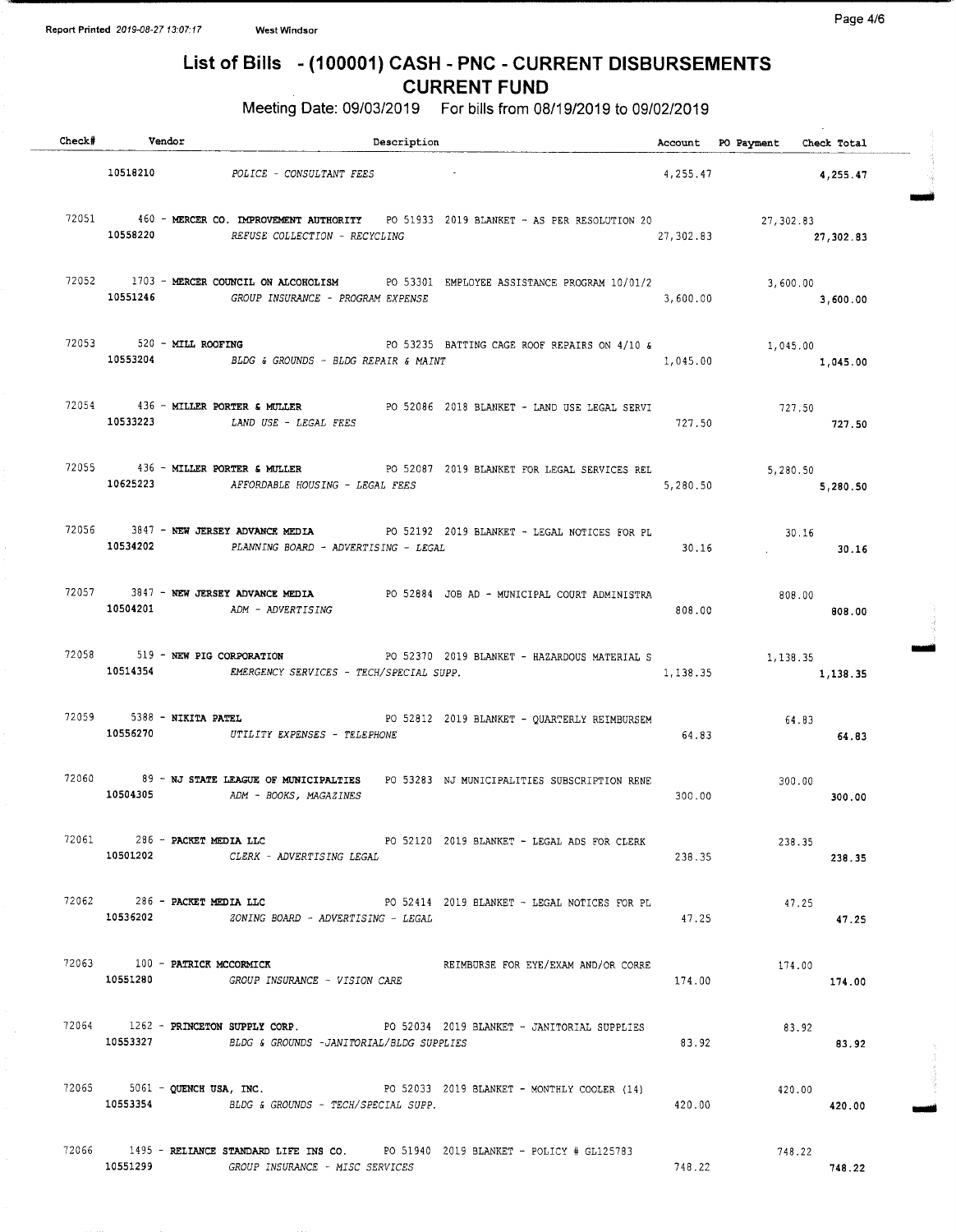UNNO

## List of Bills - (100001) CASH - PNC - CURRENT DISBURSEMENTS CURRENT FUND

Meeting Date: 09/03/2019 For bills from 08/19/2019 to 09/02/2019

| Check# | Vendor                        | Description                                                                                                                                     |                    | Account PO Payment Check Total |          |
|--------|-------------------------------|-------------------------------------------------------------------------------------------------------------------------------------------------|--------------------|--------------------------------|----------|
|        | $72067$ $2526 - RIGGINS INC.$ | PO 52046 2019 BLANKET - DELIVERY OF DIESEL &<br>10557307 GASOLINE - DIESEL FUEL<br>10557315 GASOLINE - UNLEADED                                 | 816.30<br>4,276.38 | 5,092.68<br>5,092.68           |          |
|        | 72068 896 - RITA CARR         | REIMBURSE FOR EYE/EXAM AND/OR CORRE<br>10551280 GROUP INSURANCE - VISION CARE                                                                   | 183.98             | 183.98<br>183.98               |          |
|        |                               | 72069 4956 - ROBIN E. ECHEVARRIA, ESQ. PO 52380 2019 BLANKET - PER RESOLUTION # 201 1,400.00<br>10548210 MUNICIPAL PUBLIC DEFENDER - CONSULTANT | 1,400.00           | 1,400.00                       |          |
|        | 10540354                      | 72070 4032 - SAMSON METAL SERVICE PO 53215 2019 BLANKET - METAL/STEEL PURCHASE<br>PUBLIC WORKS - TECH/SPECIAL SUPP.                             | 2,023.20           | 2,023.20<br>2,023.20           |          |
|        |                               | 72071 54 - SANITATION EQUIPMENT CORP. PO 53303 REPAIRS TO GARBAGE TRUCK - PER ESTI<br>10540278 PUBLIC WORKS - VEHICLE REPAIR                    |                    | 5,860.34<br>5,860.34 5,860.34  |          |
|        |                               | 72072 4660 - SITE ONE LANDSCAPE SUPPLY PO 52340 2019 BLANKET - PURCHASE MISC. TOOLS<br>10540354 PUBLIC WORKS - TECH/SPECIAL SUPP.               | 594.18             | 594.18<br>594.18               |          |
|        |                               | 72073 4649 - SOUTH JERSEY ENERGY PO 52820 2019 BLANKET - ELECTRICITY<br>10556215 UTILITY EXPENSES - ELECTRIC/NATURAL GAS                        | 20.79              | 20.79<br>20.79                 |          |
|        |                               | 72074 3359 - TAB SHREDDING INC. THE RESOLUTION PO 52123 2019 BLANKET - DOCUMENT DESTRUCTION<br>10501210 CLERK - CONSULTANT FEES                 | 1,911.20           | 1,911.20<br>1,911.20           |          |
|        | $10650241$ $COUNT - PRINTING$ | 72075 5050 - TAYLOR COMMUNICATIONS, INC PO 53220 CARBONLESS MAILERS NJMC - PER PRICE                                                            | 1,048.60           | 1,048.60                       | 1,048.60 |
|        |                               | 72076 5549 - TERRI JANY <b>1208</b> 1209 2019 BLANKET - PLANNING BOARD RECOR<br>10534250 PLANNING BOARD - RECORDING SECRETARY                   | 450.00             | 450.00<br>450.00               |          |
|        | 72077 5960 - COX PRINTERS     | PO 53175 ANNUAL SEWER RENT MAILING - FOLDING<br>10510252 COLLECTION - SEWER BILLING CHARGES                                                     | 175.71             | 175.71                         | 175.71   |
|        |                               | 72078 5088 - TOP NOSH LLC<br>PO 53269 BREAKFAST/LUNCH MEALS FOR 7/22/19 S<br>10540231 PUBLIC WORKS - MEALS                                      | 49.19              | 49.19                          | 49.19    |
|        |                               | 72079 1457 - TRAP ROCK INDUSTRIES 60 2019 BLANKET - HOT MIX ASPHALT (HMA<br>10542302 SEWER SYSTEM - ASPHALT                                     | 199.92             | 199.92                         | 199.92   |
|        |                               | 72080 670 - TURN OUT FIRE & SAFETY 60 92375 2019 BLANKET-UNIFORMS MANUFACTURED<br>10514357 EMERGENCY SERVICES - UNIFORMS                        | 184.38             | 184.38                         | 184.38   |
|        | 72081 329 - USA BLUE BOOK     | PO 53132 2019 BLANKET - PARTS & TOOLS FOR SE<br>10542354 SEWER SYSTEM - TECH/SPECIAL SUPP.                                                      | 263.26             | 263.26                         | 263.26   |
|        |                               | 72082 738 - VERALPH & SON INC. PO 53114 MIDNIGHT NITRILE GLOVES - PER QUOTE<br>10518354 POLICE - TECH/SPECIAL SUPP.                             | 358.80             | 358.80                         | 358.80   |

 $\mathcal{L}^{\pm}$  and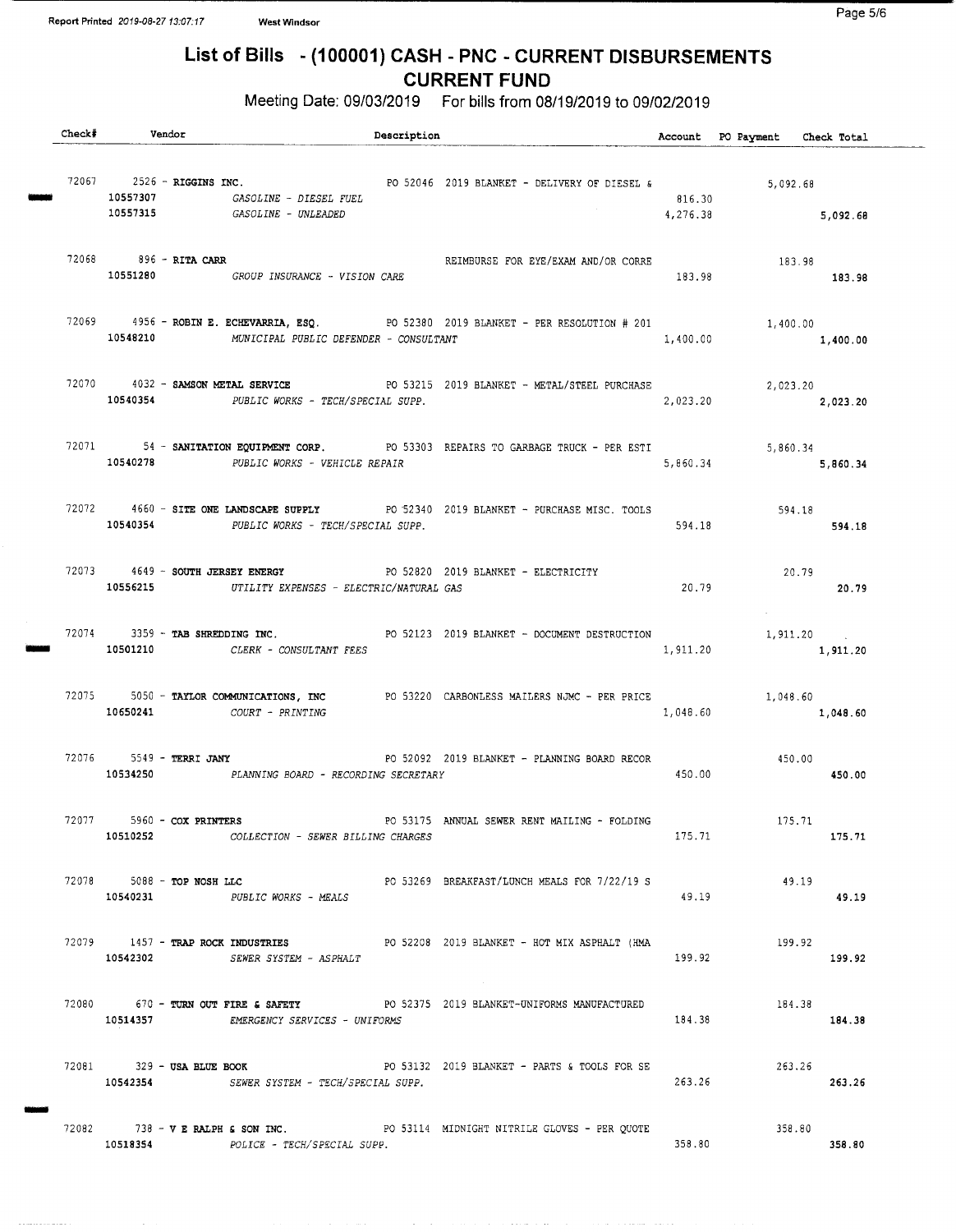## List of Bills - (100001) CASH - PNC - CURRENT DISBURSEMENTS CURRENT FUND

Meeting Date: 09/03/2019 For bills from 08/19/2019 to 09/02/2019

| Check# Vendor                 | Description                                                                                                                                                             |        | Account PO Payment Check Total |                |  |
|-------------------------------|-------------------------------------------------------------------------------------------------------------------------------------------------------------------------|--------|--------------------------------|----------------|--|
| 72083 3296 - VECTOR SECURITY  | PO 53233 SERVICE CALL - PUBLIC WORKS FACILIT<br>10553204 BLDG & GROUNDS - BLDG REPAIR & MAINT                                                                           |        | 200.00<br>200.00 200.00        |                |  |
| 72084 381 - VERIZON           | PO 52024 2019 BLANKET- VARIOUS ACCOUNTS / TE<br>10556270 UTILITY EXPENSES - TELEPHONE                                                                                   | 451.11 | 451.11<br>451.11               |                |  |
| 72085 1619 - VERIZON WIRELESS | PO 52188 2019 BLANKET - A/C#420131698-00001<br>10556270 UTILITY EXPENSES - TELEPHONE                                                                                    | 668.06 | 668.06                         | 668.06         |  |
|                               | 72086 2495 - W. B. MASON COMPANY INC. PO 53057 XSTAMPER VERSA DATER - PER 7/2/19 E<br>10504332 ADM - OFFICE SUPPLIES                                                    | 18.83  | 18.83                          | 18.83          |  |
|                               | 72087 2495 - W. B. MASON COMPANY INC. PO 53118 FILE TOTE W/CONTENTS LABEL -PER 6/2<br>10518332 POLICE - OFFICE SUPPLIES                                                 | 349.80 | 349.80                         | 349.80         |  |
|                               | 72088 544 <b>- WEST WINDSOR PLAINSBORO</b> SCHOOL TAX DUE 9/11/19<br>101450 6,633,520.00 5CHOOL TAXES PAYABLE                                                           |        |                                |                |  |
|                               | 72089 1268 - WESTERN PEST SERVICES PO 52037 2019 BLANKET - BI MONTHLY PEST CONT<br>10553251 BLDG & GROUNDS - SERVICE/MAINT CONTRACTS                                    | 577.00 | 577.00                         | 577.00         |  |
|                               | 72090 5416 - WILLIAM E. ANTONIDES, JR., CPA, RMA PO 51375 BLANKET FOR SPECIAL ACCOUNTING SERV<br>10507264A (2018) AUDIT - SPECIAL ACCOUNTING SERVIC 10507264A 17,000.00 |        | 17,000.00                      | 17,000.00      |  |
|                               | 72091 1471 - WINDSOR CAR WASH<br>PO 52186 2019 BLANKET - MONTHLY CAR WASHES<br>10518278 POLICE - VEHICLE REPAIR                                                         | 84.00  | 84.00                          | 84.00          |  |
|                               | 72092 4662 - XEROX CORPORATION PO 52395 2019 BLANKET-5735APT SERIAL# XEF-43<br>10518233 POLICE - OFFICE FURN/EQUIP MAINT                                                | 51.08  | 51.08                          | 51.08          |  |
|                               | 72093 4662 - XEROX CORPORATION PO 52396 2019 BLANKET - 5845APT SERIAL # EX7 188.85<br>10518233 POLICE - OFFICE FURN/EOUIP MAINT                                         | 188.85 |                                | 188.85         |  |
|                               | 72094   4662 - XEROX CORPORATION   PO 52397   2019 BLANKET - 5855 SERIAL# EX7-398<br>10518233   POLICE - OFFICE FURN/EQUIP MAINT   10.31                                |        | 10.31                          | 10.31          |  |
|                               |                                                                                                                                                                         |        |                                | -------------- |  |

 $_{\rm 754, 690.83}$ 

imo <sup>o</sup>

Total to be paid from Fund 10 CURRENT FUND 8,764,690.83

8, 764, 690. 83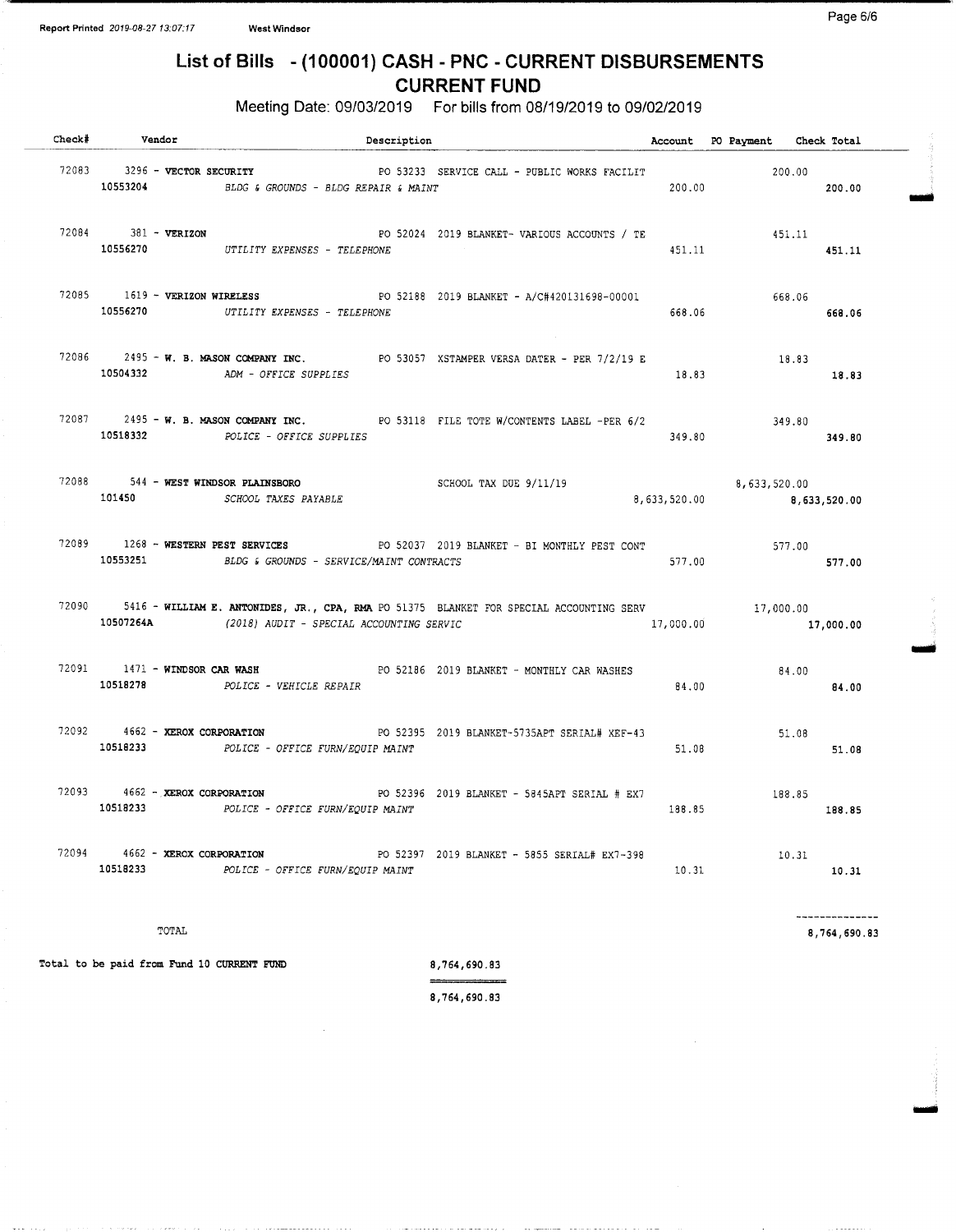فسف

MINN

Mir

## List of Bills - (400001) CASH - PNC BANK CAPITAL FUND

## Meeting Date: 09/03/2019 For bills from 08/19/2019 to 09/02/2019

| $\begin{tabular}{c} Check & \texttt{Vendor} \\ \hline \end{tabular}$ | Description                                                                |                                                                                             |            | Account PO Payment Check Total |                              |
|----------------------------------------------------------------------|----------------------------------------------------------------------------|---------------------------------------------------------------------------------------------|------------|--------------------------------|------------------------------|
|                                                                      | 405201721016 EMERGENCY SERVICES - ACQ. OF EQUIPMENT                        | 12395 2521 - ALL HANDS FIRE EQUIPMENT PO 52391 2019 BLANKET - PROTECTIVE EQUIPMENT 1,732.43 | 1,732.43   |                                | 1,732.43                     |
|                                                                      | 405201626001 UPDATE TWP CAPITAL IMPROVEMENT PROGRAM                        | 12396 2678 - ARORA & ASSOCIATES PO 48950 BLANKET AS PER RESOLUTION 2017-R183                | 290.00     | 290.00                         | 290.00                       |
| $12397$ $3061 -$ BANC3 INC.                                          | 405201721008 ROADWAY IMPROVEMENTS                                          | PO 51286 BLANKET AS PER RESOLUTION 2018-R196                                                | 1,600.00   | 1,600.00<br>1,600.00           |                              |
| 12398 3898 - EARLE ASPHALT COMPANY<br>405201609006                   | NJ DOT GRANT ANNUAL ROAD IMPR PROGRAM<br>405201721008 ROADWAY IMPROVEMENTS | PO 51086 BLANKET AS PER RESOLUTION 2018-R164 233,518.07                                     | 225,000.00 | 8,518.07 233,518.07            |                              |
|                                                                      | 405201721014 SENIOR CENTER GENERAL IMPROVEMENTS                            | 12399 5085 - INDUSTRIAL DIESEL POWER. INC. PO 53200 REPLACE ORIGINAL BATTERY CHARGER FO     | 480.00     | 480.00<br>480.00               |                              |
|                                                                      | 405201714001 HALL PARCELS #3 & #4 - OS                                     | 12400 5143 - JOHN J. CURLEY, LLC PO 48361 BLANKET AS PER RES 2017-R100, 2018-R              | 260.00     | 260.00<br>260.00               |                              |
|                                                                      | 405201815020 PJ FIREHOUSE GENERAL IMPROVEMENTS                             | 12401 5912 - SERVICE STATION SERVICES, INC. PO 52932 REPLACE OVERFILL ALARM PANAL ON FUE    | 1,235.00   | 1,235.00<br>1,235.00           |                              |
|                                                                      | 405201720004 PRESERVE OPEN SPACE MAINTENANCE                               | 12402 4660 - SITE ONE LANDSCAPE SUPPLY FO 53250 HERBICIDE - SCYTHE FOR OPEN SPACE/V         | 552.98     | 552.98<br>552.98               |                              |
|                                                                      | 405200811013 MUNICIPAL PARK IMPROVEMENTS                                   | 12403 3126 - TAFROW ELECTRIC CONTROL PO 52938 REPLACE BATHROOM FANS & LIGHT BALLA           | 1,295.00   | 1,295.00<br>1,295.00           |                              |
|                                                                      | 405201721014 SENIOR CENTER GENERAL IMPROVEMENTS                            | 12404 3126 - TAFROW ELECTRIC PO 52939 INSTALL CEILING FANS & VARIABLE SPE                   | 1,590.00   | 1,590.00<br>1,590.00           |                              |
|                                                                      | 405200826002 SANITARY SEWER LINE UPGRADES                                  | 1362 - VAN CLEEF ENGINEERING PO 51546 BLANKET AS PER RESOLUTION 2018-R236                   | 930.00     | 930.00<br>930.00               |                              |
| TOTAL                                                                |                                                                            |                                                                                             |            |                                | --------------<br>243,483.48 |

Total to be paid from Fund 40 CAPITAL FUND 243, 483.48

البالصححات المتحد جاذب

--243, 483. 48

 $\mathcal{L}(\mathbf{x})$  . Then

 $\hat{\mathcal{A}}$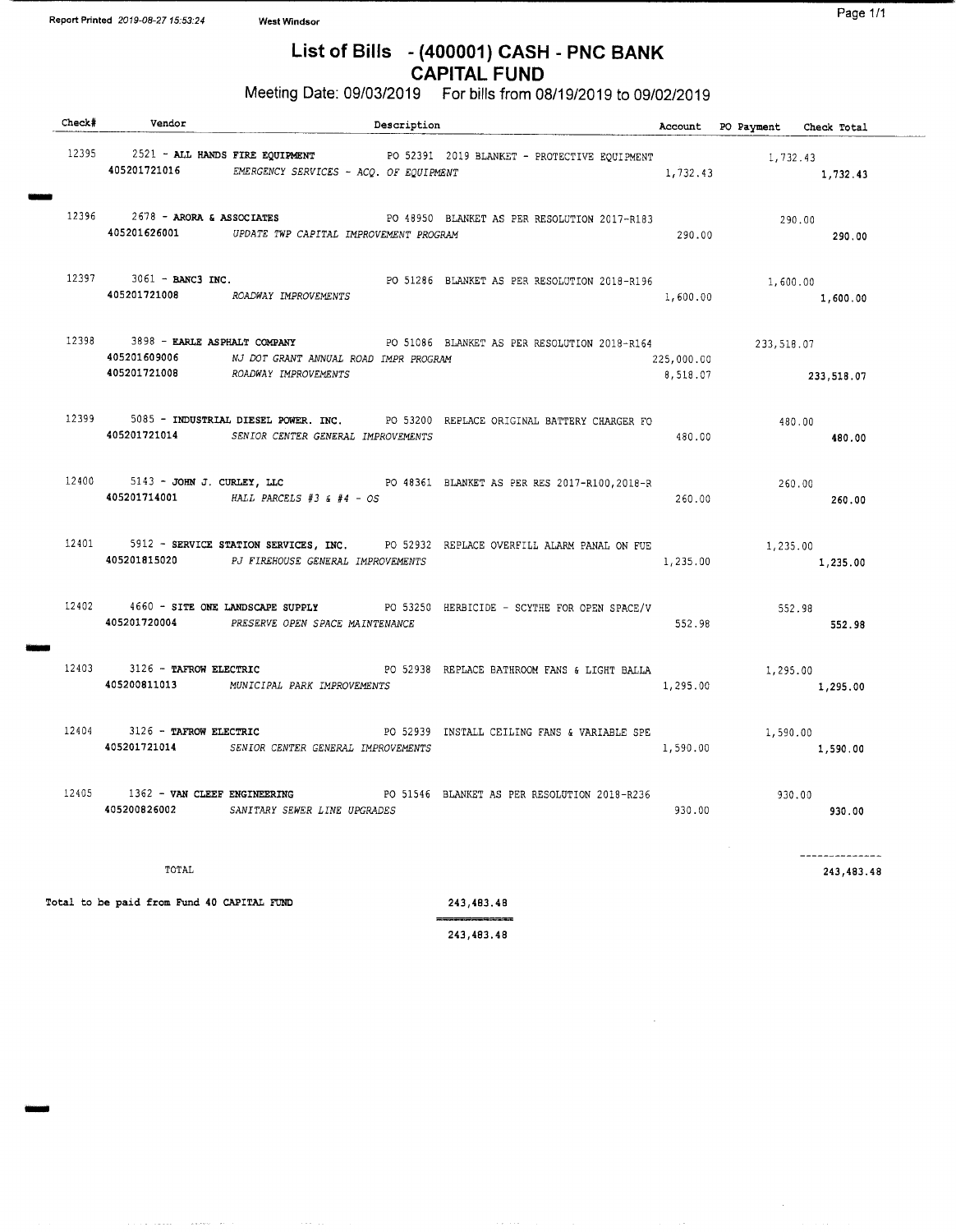$\sim$  and  $\sim$ 

## List of Bills - (120001) CASH - TRUST MM PNC TRUST OTHER

Meeting Date: 09/03/2019 For bills from 08/19/2019 to 09/02/2019

| Check# | Vendor                                        | Description                                                                                                    |                                                                                       |           | Account PO Payment Check Total |                             |
|--------|-----------------------------------------------|----------------------------------------------------------------------------------------------------------------|---------------------------------------------------------------------------------------|-----------|--------------------------------|-----------------------------|
|        | 121392                                        | RECYCLING PROGRAM                                                                                              | 6899 40 - ALL INDUSTRIAL SAFETY PRODUCTS PO 53009 CORONA SPRING BRACE RAKE - 24 TINE/ | 2,964.00  | 2,964.00                       | 2,964.00                    |
|        | 6900 $2678 - ARORA \t s ASSOCIATES$<br>121234 | DEVELOPMENT PLAN REVIEW ESCROW -L122                                                                           | DEVELOPMENT PLAN REVIEW                                                               | 10,540.00 | 10,540.00                      | 10,540.00                   |
|        |                                               | 6901 4702 - BURGIS ASSOCIATES, INC. DEVELOPMENT PLAN REVIEW<br>121234 DEVELOPMENT PLAN REVIEW ESCROW -L122     |                                                                                       | 9,675.00  |                                | 9,675.00<br>9,675.00        |
|        |                                               | 121364 PUBLIC DEFENDER TRUST -L150                                                                             | 6902 5773 - LAUREN E. SCARDELLA, ESQ. PO 53300 8/14/19 @ 12:45PM CONFLICT PUBLIC D    | 200.00    | 200.00                         | 200.00                      |
|        | 6903 657 - MASON GRIFFIN & PIERSON            | 121234 DEVELOPMENT PLAN REVIEW ESCROW -L122                                                                    | DEVELOPMENT PLAN REVIEW                                                               | 3,455.75  |                                | 3,455.75<br>3,455.75        |
|        | 121234                                        | 6904 436 - MILLER PORTER & MULLER AND METALLIC DEVELOPMENT PLAN REVIEW<br>DEVELOPMENT PLAN REVIEW ESCROW -L122 |                                                                                       | 8,040.75  | 8,040.75                       | 8,040.75                    |
|        | 121392 RECYCLING PROGRAM                      | 6905 2253 - REPUBLIC SERVICES                                                                                  | PO 52011 2019 BLANKET - TRUST -RECYCLING PIC                                          | 955.94    | 955.94                         | 955.94                      |
|        | 6906 1362 - VAN CLEEF ENGINEERING<br>121233   | DEVELOPMENT INSPEC. FEE ESCROW -L102                                                                           | DEVELOPMENT INSPECTION FEE                                                            | 505.50    |                                | 505.50<br>505.50            |
|        | 6907 1362 - VAN CLEEF ENGINEERING             | 121234 DEVELOPMENT PLAN REVIEW ESCROW -L122                                                                    | DEVELOPMENT PLAN REVIEW                                                               | 1,972.00  | 1,972.00                       | 1,972,00                    |
|        | 121234                                        | 6908 743 - WEST WINDSOR CURRENT FUND<br>PLAN REVIEW (DUE TO CURRENT)<br>DEVELOPMENT PLAN REVIEW ESCROW -L122   |                                                                                       | 6,687.73  | 6,687.73                       | 6,687.73                    |
|        | TOTAL                                         |                                                                                                                |                                                                                       |           |                                | --------------<br>44,996.67 |
|        | Total to be paid from Fund 12 TRUST OTHER     |                                                                                                                | 44.996.67                                                                             |           |                                |                             |

44, 996. 67

Page 1/1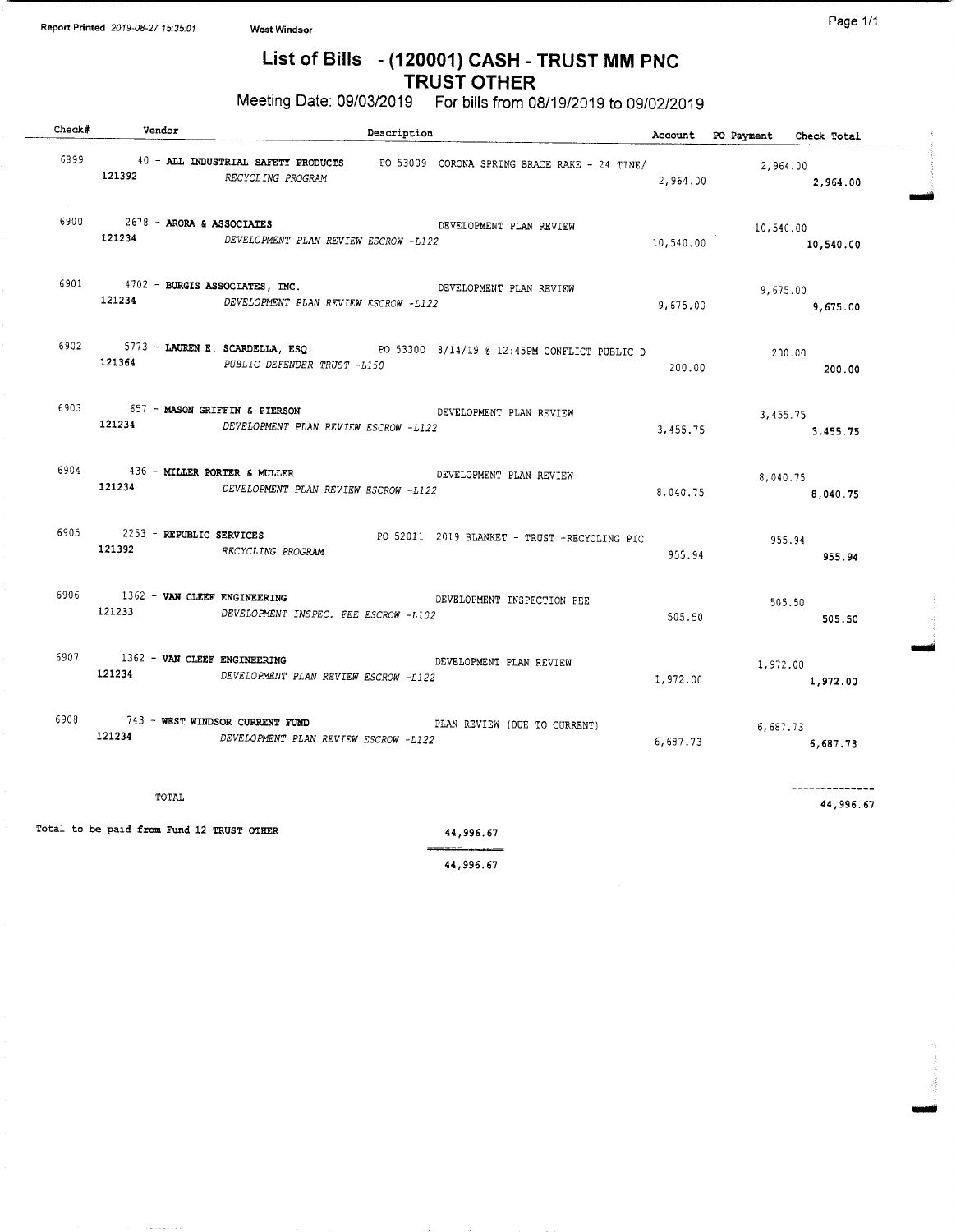## List of Bills - (170001) CASH - PNC - RECREATION CHECKING RECREATION COMMISSION

Meeting Date: 09/03/2019 For bills from 08/19/2019 to 09/02/2019

| Check# | Vendor                                                   | Description                                  |                                            |          | Account PO Payment Check Total |          |
|--------|----------------------------------------------------------|----------------------------------------------|--------------------------------------------|----------|--------------------------------|----------|
|        | 21992 5401 - AMY COYLE                                   | 17503180 YOUTH MULTI SPORTS CAMPS            | REFUND FOR AVERY WIERDSMA - MULTI S 151.20 | 151.20   |                                | 151.20   |
|        | 21993 6040 - ANAV SHARMA<br>17503188 YOUTH TENNIS CAMP   |                                              | TENNIS INSTRUCTOR - JULY 15 - AUG 2        | 450.00   | 450.00                         | 450.00   |
|        | 21994 4901 - ANDREA ANTOLINO<br>17503134                 | YOUTH ART CAMP (GOT ART? MUNCHKINS)          | REFUND FOR ANGELO - ART CAMP               | 120.00   | 120.00                         | 120.00   |
|        | 21995 6039 - BHARATI NARANG                              | 17503128 YOUTH 3D PRINTING BY 3D STEPS       | REFUND FOR AARAV & RIYA - 3D PRINTI        | 300.00   | 300.00                         | 300.00   |
|        | $21996$ $2804$ - CAPTUREPOINT<br>17506301 ADMINISTRATIVE |                                              | COMMUNITY PASS SUBSCRIPTION - INV#S        | 2,750.00 | 2,750.00                       | 2,750.00 |
|        | 21997 6034 - CHUNG HWAN KIM                              | 17503180 YOUTH MULTI SPORTS CAMPS            | REFUND FOR HOMIN CHOI - MULTI SPORT        | 219.00   | 219.00                         | 219.00   |
|        | 21998 4221 - DAVE & BUSTER'S<br>17503164                 | YOUTH DAY CAMP - PRIME TIME                  | BAL DUE - BOOKING#0061U000008NJOTOA        | 159.77   | 159.77                         | 159.77   |
|        | 21999 5859 - DIAMOND GYMNASTICS &                        | 17503164 YOUTH DAY CAMP - PRIME TIME         | BAL DUE FOR $8/1/19$ - WW PRIME TIME       | 342.00   | 342.00                         | 342.00   |
|        | 22000 6025 - DIVYA BALA                                  | 17503198 YOUTH BASKETBALL IN THE ZONE BOYS   | 7/23/19 REFUND FOR ADITYA - BASKETB        | 44.00    | 44.00                          | 44.00    |
|        | 22001 5958 - EDUTOPIA, LLC                               | 17503129 YOUTH STEAM CAMP BY EDUTOPIA        | DIRECTOR - STEAM CAMP AUG 5 - 9            | 3,185.00 | 3,185.00                       | 3,185.00 |
|        | 22002 3786 - ERIC BECKER<br>17503148                     | YOUTH BASKETBALL RISING STAR                 | DIRECTOR - MULTI SPORTS CAMP JULY 2        | 1,943.10 | 1,943.10<br>1,943.10           |          |
|        | 22003 6026 - GIRISH NARANG                               | 17503198 - YOUTH BASKETBALL IN THE ZONE BOYS | 7/23/19 REFUND FOR AARAV - BASKETBA        | 44.00    | 44.00                          | 44.00    |
|        | 22004 6027 - HEENA DHRUV                                 | 17503198 YOUTH BASKETBALL IN THE ZONE BOYS   | 7/23/19 REFUND FOR AARYAN - BASKETB        | 44.00    | 44.00                          | 44.00    |
|        | 22005 5556 - HOLLY HIBBARD<br>17503180                   | YOUTH MULTI SPORTS CAMPS                     | REFUND FOR CHARLIE - MULTI SPORTS C        | 189.00   | 189.00                         | 189.00   |
|        | 22006 3975 - KAMPUS KLOTHES<br>17503194                  | YOUTH VOLLEYBALL CAMP                        | T-SHIRTS FOR VOLLEYBALL CAMP JUL 29        | 326.25   | 326.25                         | 326.25   |
|        | 22007 972 - KEN JACOBS<br>17506301 ADMINISTRATIVE        |                                              | TRAVEL EXPENSE - AUGUST 2019               | 225.00   | 225.00                         | 225.00   |
|        | 22008 6038 - KRISTIE CHUN                                | 17503129 YOUTH STEAM CAMP BY EDUTOPIA        | REFUND FOR ANNA - STEAM CAMP BY EDU        | 105.00   | 105.00                         | 105.00   |

 $\hat{r}$  , a special constraint mass of  $\hat{r}$ 

and any more and completely are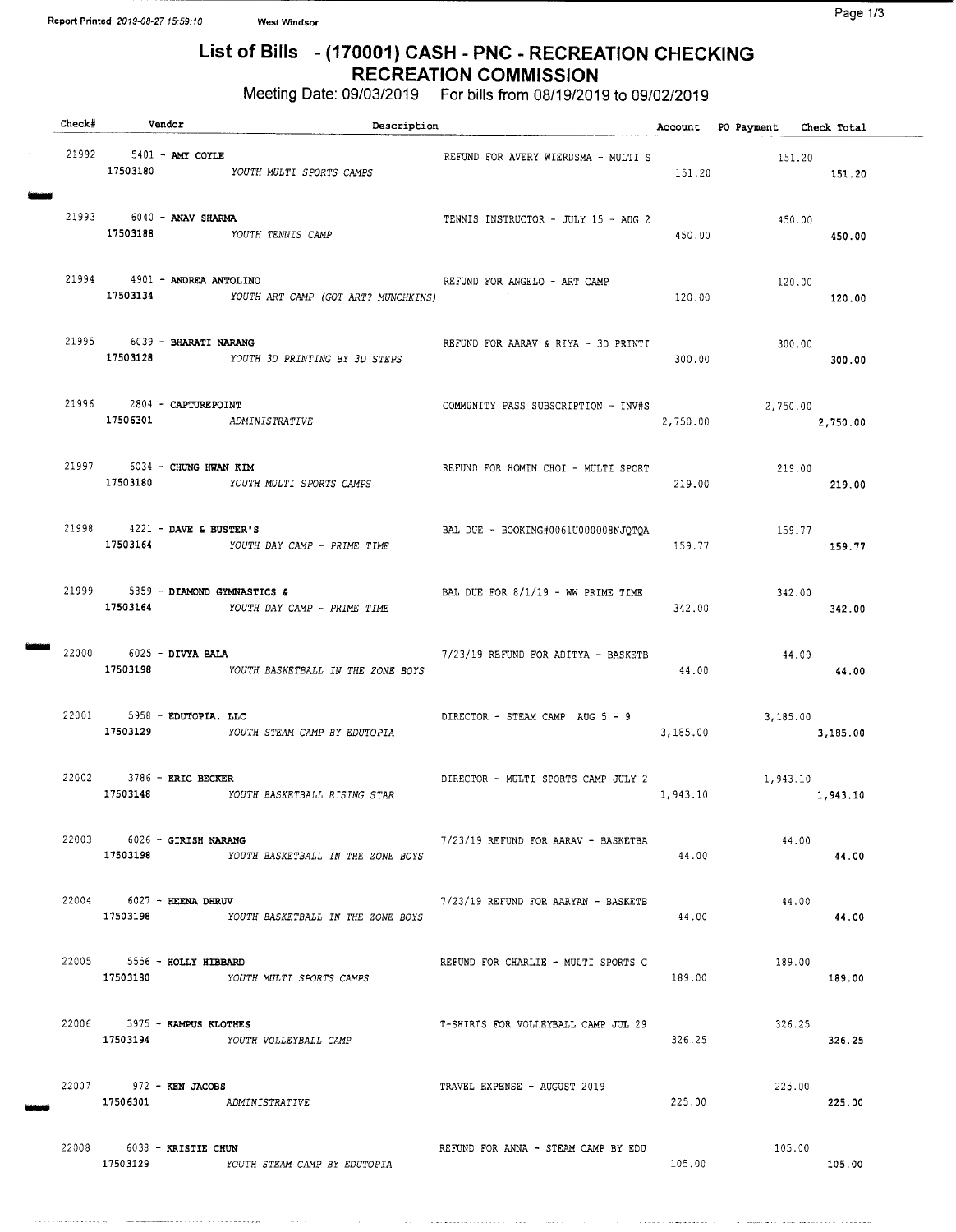. . . . . . .

## List of Bills - (170001) CASH - PNC - RECREATION CHECKING RECREATION COMMISSION

Meeting Date: 09/03/2019 For bills from 08/19/2019 to 09/02/2019

| <b>Check#</b> |          | Vendor                               | Description                                                              |                                                                                 |          | Account PO Payment Check Total |                |  |
|---------------|----------|--------------------------------------|--------------------------------------------------------------------------|---------------------------------------------------------------------------------|----------|--------------------------------|----------------|--|
|               |          | 22009 6028 - MAMTHA GOVINDAPPA       | 17503164 YOUTH DAY CAMP - PRIME TIME                                     | 7/23/19 REFUND FOR REYA CHAND - PRI                                             | 55.00    |                                | 55.00<br>55.00 |  |
|               |          | 22010 6029 - MICHAEL ASHWORTH        | 17503198 YOUTH BASKETBALL IN THE ZONE BOYS                               | 7/23/19 REFUND FOR BEN - BASKETBALL                                             | 44.00    | 44.00                          | 44.00          |  |
|               |          | 22011 3871 - MICHAEL JACKSON         | 17503198 YOUTH BASKETBALL IN THE ZONE BOYS                               | DIRECTOR - BASKETBALL CAMP JULY 22-<br>3,017.20                                 |          | $3,017.20$ $3,017.20$          |                |  |
|               |          | 17506301 ADMINISTRATIVE              |                                                                          | 22012 89 - NJ STATE LEAGUE OF MUNICIPALTIES 2019 NJLM CONF REG FEE, NOV 19-21 - | 55.00    | 55.00                          | 55.00          |  |
|               |          | 22013 6037 - POOJA BANSAL            | 17503184 YOUTH SOCCER CAMP (UK ELITE)                                    | REFUND FOR SACHIN - SOCCER CAMP                                                 | 90.00    | 90.00                          | 90.00          |  |
|               |          | 22014 4043 - RACHEL ROLM             | 17503192 YOUTH VIDEO PRODUCTIONS CAMP                                    | REFUND FOR BRANDON - POINT & SHOOT                                              | 486.00   | 486.00<br>486.00               |                |  |
|               |          | 22015 6030 - RAYMOND HANSON          | 17503198 YOUTH BASKETBALL IN THE ZONE BOYS                               | 7/23/19 REFUND FOR KAI - BASKETBALL                                             | 44.00    | 44.00                          | 44.00          |  |
|               | 17503143 |                                      | 17503158 YOUTH DAY CAMP - LITTLE RECKERS<br>YOUTH BEFORE/AFTER CAMP CARE | 22016 4431 - S & S WORLDWIDE, INC. INV#IN100175571 & IN100176619 - A/C          | 126.43   | 252.86<br>126.43               | 252.86         |  |
|               |          | 22017 5900 - SARAH SHOWFETY          | 17503134 YOUTH ART CAMP (GOT ART? MUNCHKINS)                             | REFUND FOR AVERY SHUMAN - ART CAMP                                              | 40.00    | 40.00                          | 40.00          |  |
|               |          | 22018 690 - SCREEN PRINTING USA      | 17503148 YOUTH BASKETBALL RISING STAR                                    | T-SHIRTS FOR MULTI SPORTS CAMP JULY                                             | 292.50   | 292.50<br>292.50               |                |  |
|               | 17503148 | 22019 690 - SCREEN PRINTING USA      | YOUTH BASKETBALL RISING STAR                                             | T-SHIRTS FOR MULTI SPORTS CAMP JULY                                             | 303.40   | 303.40                         | 303.40         |  |
|               |          | 22020 4284 - SEEMA VORA              | 17503184 . YOUTH SOCCER CAMP (UK ELITE)                                  | REFUND FOR DYLAN BAKHRU - SOCCER CA                                             | 90.00    | 90.00                          | 90.00          |  |
|               | 17503198 | 22021 6031 - SHRUTA VISHWANATH       | YOUTH BASKETBALL IN THE ZONE BOYS                                        | $7/23/19$ REFUND FOR VIDITH IYER - BA                                           | 44.00    | 44.00                          | 44.00          |  |
|               |          | 22022 6036 - SHWETHA SHETTY KULKARNI | 17503198 YOUTH BASKETBALL IN THE ZONE BOYS                               | 7/23/19 REFUND FOR ESHAN - BASKETBA                                             | 44.00    | 44.00                          | 44.00          |  |
|               | 17503184 | $22023$ 6035 - SONIA KANITKAR        | YOUTH SOCCER CAMP (UK ELITE)                                             | PARTIAL REFUND FOR KRISHNA - UK ELI                                             | 112.00   | 112.00                         | 112.00         |  |
|               | 17503193 | 22024 5963 - STEAM WORKS STUDIO      | YOUTH ROBOTICS SUMMER                                                    | STEAM WORKS ROBOTICS CAMP - AUG 12-                                             | 2,240.00 | 2,240.00                       | 2,240.00       |  |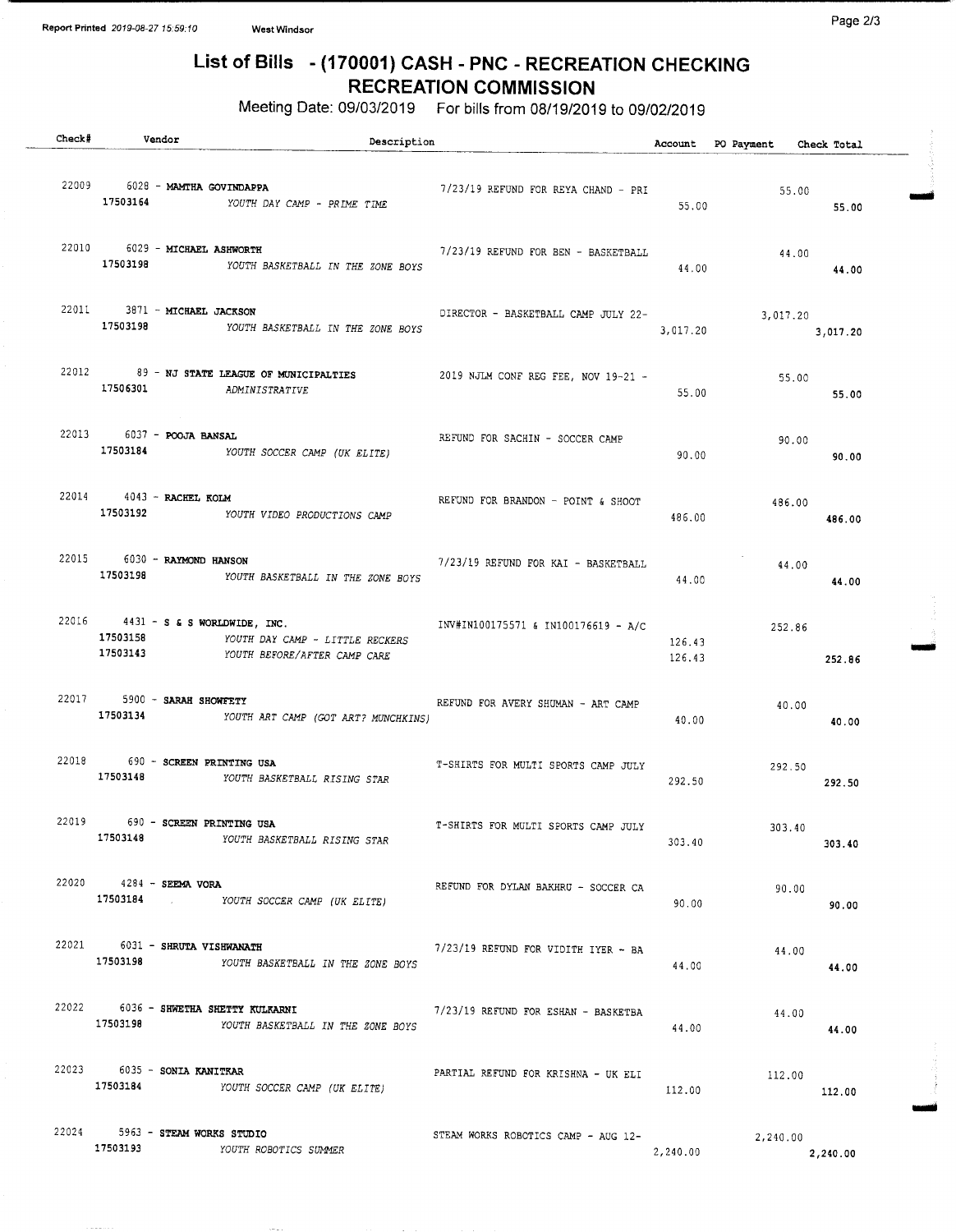$\sim$ 

## List of Bills - (170001) CASH - PNC - RECREATION CHECKING RECREATION COMMISSION

Meeting Date: 09/03/2019 For bills from 08/19/2019 to 09/02/2019

| Check# | Vendor                                   | Description                                         |                                     | Account  | PO Payment | Check Total |
|--------|------------------------------------------|-----------------------------------------------------|-------------------------------------|----------|------------|-------------|
| 22025  | 5963 - STEAM WORKS STUDIO<br>17503193    | YOUTH ROBOTICS SUMMER                               | DIRECTOR - STEAM WORKS ROBOTICS CAM | 2,555.00 | 2,555.00   | 2,555.00    |
| 22026  | 6032 - SUJATA MOTON<br>17503145          | YOUTH BASKETBALL BRYAN RIVERS                       | REFUNDS FOR MARK, JAYDEN & JORDAN - | 468.00   | 468.00     | 468.00      |
| 22027  | 1205 - THE DANCE CORNER<br>17503156      | YOUTH DANCE CAMP                                    | DYNAMIC DANCE CAMP - JULY 8-19 & JU | 8,190.00 | 8,190.00   | 8,190.00    |
| 22028  | 5557 - YANA NEWMAN<br>17503188<br>$\sim$ | YOUTH TENNIS CAMP                                   | REFUND FOR MATTHEW - SUMMER TENNIS  | 320.00   | 320.00     | 320.00      |
|        | TOTAL                                    |                                                     |                                     |          |            | 29,340.28   |
|        |                                          | Total to be paid from Fund 17 RECREATION COMMISSION | 29,340.28                           |          |            |             |

29, 340. 28

والمتباعث والموار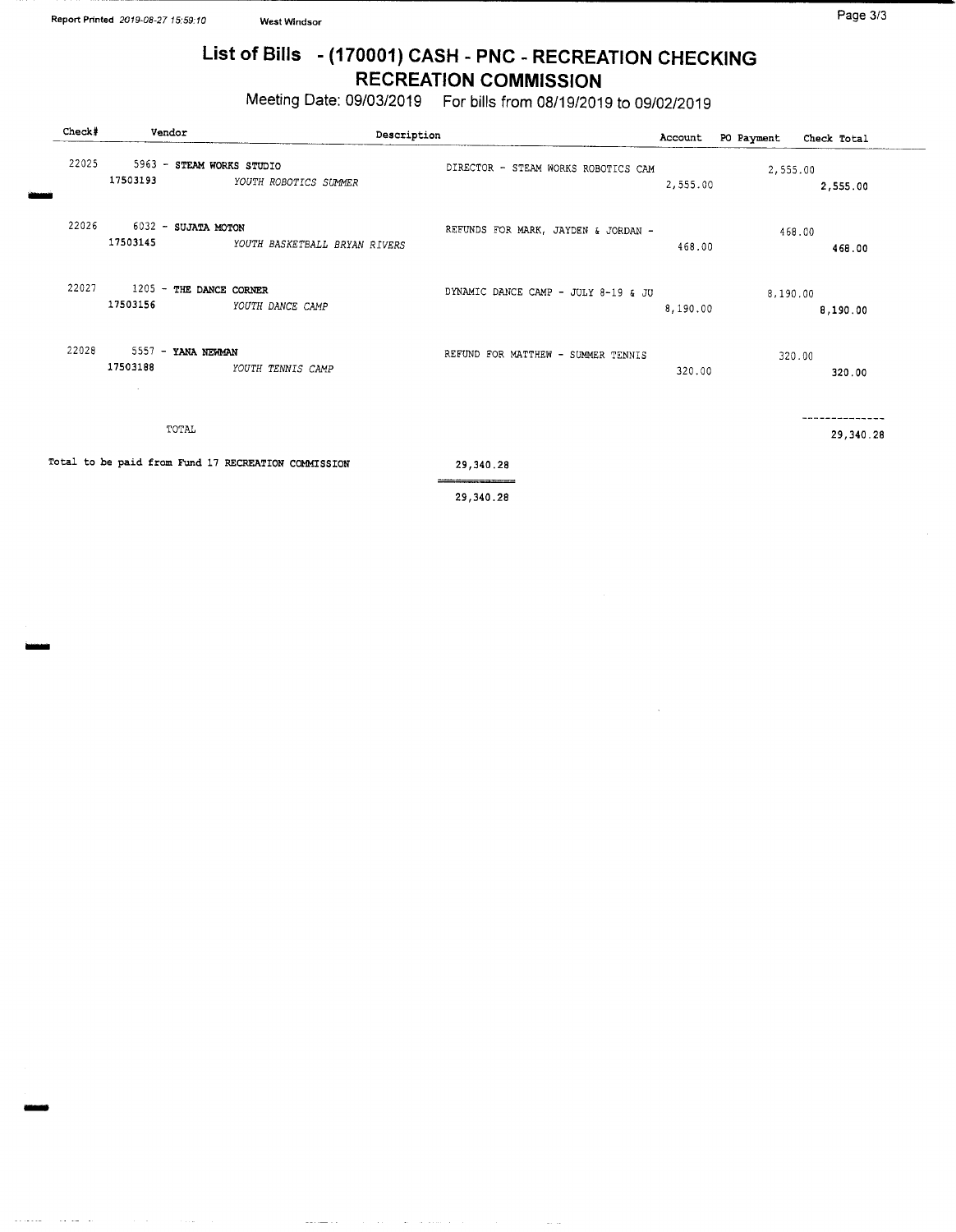## List of Bills - (120013) CASH - SENIOR CENTER PNC TRUST OTHER

Meeting Date: 09/03/2019 For bills from 08/19/2019 to 09/02/2019

| Check# | Vendor                                    |                       | Description |                                              | Account | PO Payment |        | Check Total |
|--------|-------------------------------------------|-----------------------|-------------|----------------------------------------------|---------|------------|--------|-------------|
| 2946   | 4805 - LARRY WHITE<br>121402              | SENIOR CITIZEN CENTER |             | PO 53232 REIMBURSEMENT FOR YOGA/MEDITATION G | 79.83   |            | 79.83  | 79.83       |
| 2947   | 2850 - THEODORE OTTEN JR.<br>121402       | SENIOR CITIZEN CENTER |             | PO 52066 2019 BLANKET - MUSIC/OPERA APPRECIA | 175.00  |            | 175.00 | 175.00      |
|        | TOTAL                                     |                       |             |                                              |         |            |        | 254.83      |
|        | Total to be paid from Fund 12 TRUST OTHER |                       |             | 254.83                                       |         |            |        |             |
|        |                                           |                       |             | 254.83                                       |         |            |        |             |

Page 1/1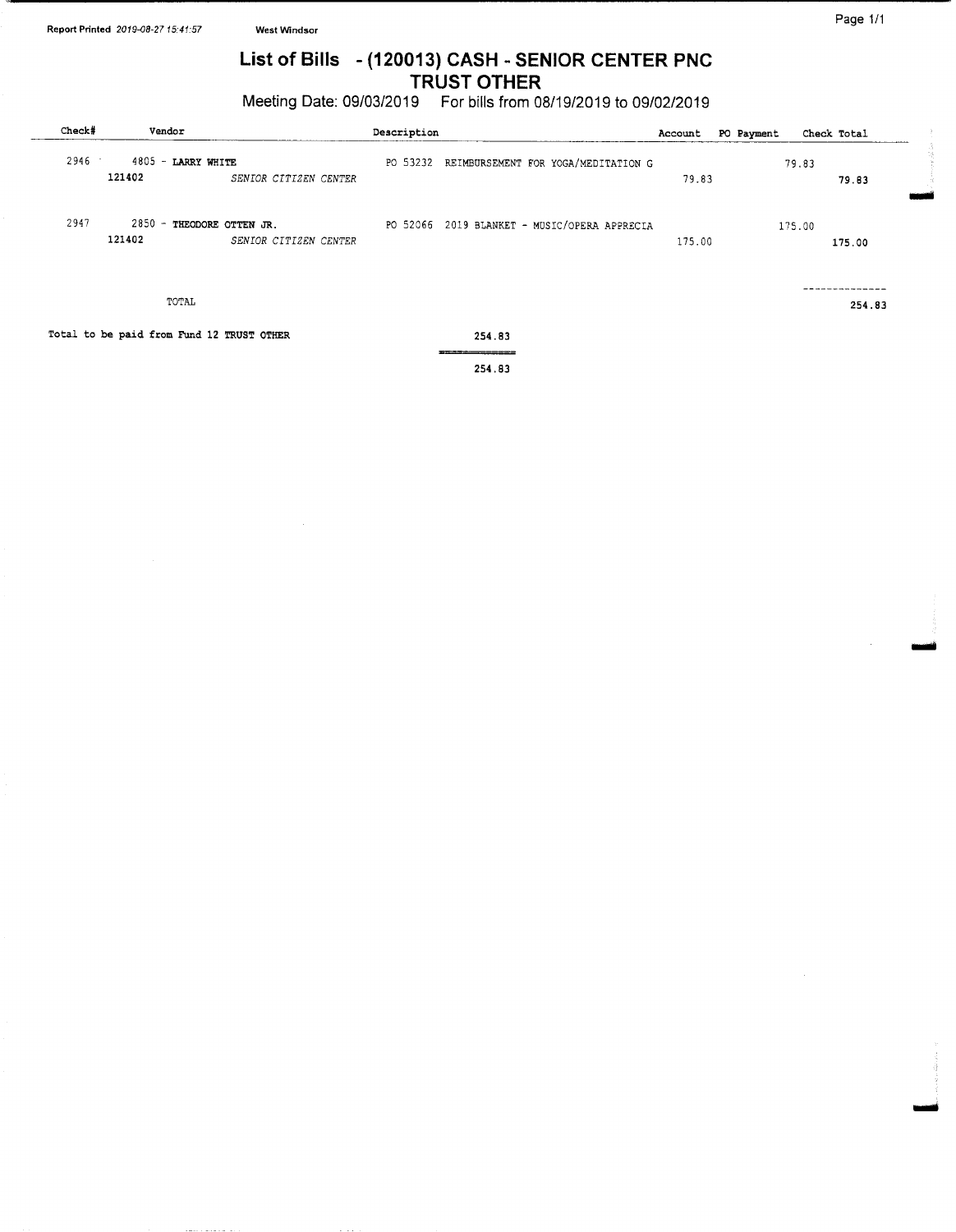## List of Bills - (260001) Cash-Pool Utility Operating POOL OPERATING FUND

Meeting Date: 09/03/2019 For bills from 08/19/2019 to 09/02/2019

| Check# | Vendor                               |                                                  | Description |                                                                                 |          | Account PO Payment Check Total |          |
|--------|--------------------------------------|--------------------------------------------------|-------------|---------------------------------------------------------------------------------|----------|--------------------------------|----------|
| 5633   | 26501354                             | Other Expenses-Tech/Spec Supplies                |             | 2010 - ALPHAGRAPHICS MERCER CNTY PO 53227 WATERWORKS POOL CHEMICAL TEST PADS    | 274.00   | 274.00                         | 274.00   |
| 5634   | 26501204                             | Other Expenses-Repair & Maint                    |             | 3260 - DE LONG SERVICE CO. INC. PO 53228 ICE MACHINE SERVICE AND REPAIR         | 312.50   | 312.50                         | 312.50   |
| 5635 7 | 26501354                             | Other Expenses-Tech/Spec Supplies                |             | 238 - J W KENNEDY & SON WELDING PO 52398 2019 BLANKET - CO2/CYLINDER RENTAL/    | 383.90   | 383.90                         | 383.90   |
|        | 5636 5979 - JANICE SABOGAL<br>264223 | Summer Whalers                                   |             | PO 53231 REFUND FOR JUSTIN - WHALERS SUMMER                                     | 240.00   | 240.00                         | 240.00   |
| 5637   | 727 - NOREEN TENAGLIA<br>26501354    | Other Expenses-Tech/Spec Supplies                |             | PO 53302 REIMBURSEMENT FOR OFFICE TELEPHONE                                     | 106.61   | 106.61                         | 106.61   |
| 5638   | 26501215                             | Other Expenses-Electric & Gas                    |             | 379 - PUBLIC SERVICE ELECTRIC & GAS PO 52020 2019 BLANKET - POOL ELECTRIC/GAS A | 4,872.12 | 4,872.12                       | 4,872.12 |
| 5639   | 381 - VERIZON<br>26501270            | Other Expenses-Telephone                         |             | PO 52018 2019 BLANKET - TELEPHONE USAGE A/C                                     | 363.00   | 363.00                         | 363.00   |
|        | TOTAL                                |                                                  |             |                                                                                 |          |                                | 6.552.13 |
|        |                                      | otal to be paid from Fund 26 POOL OPERATING FUND |             | 6,552.13<br>==============                                                      |          |                                |          |

6, 552. 13

 $\bar{a}$ 

 $\sim$ 

 $\bar{z}$ 

 $\bar{z}$